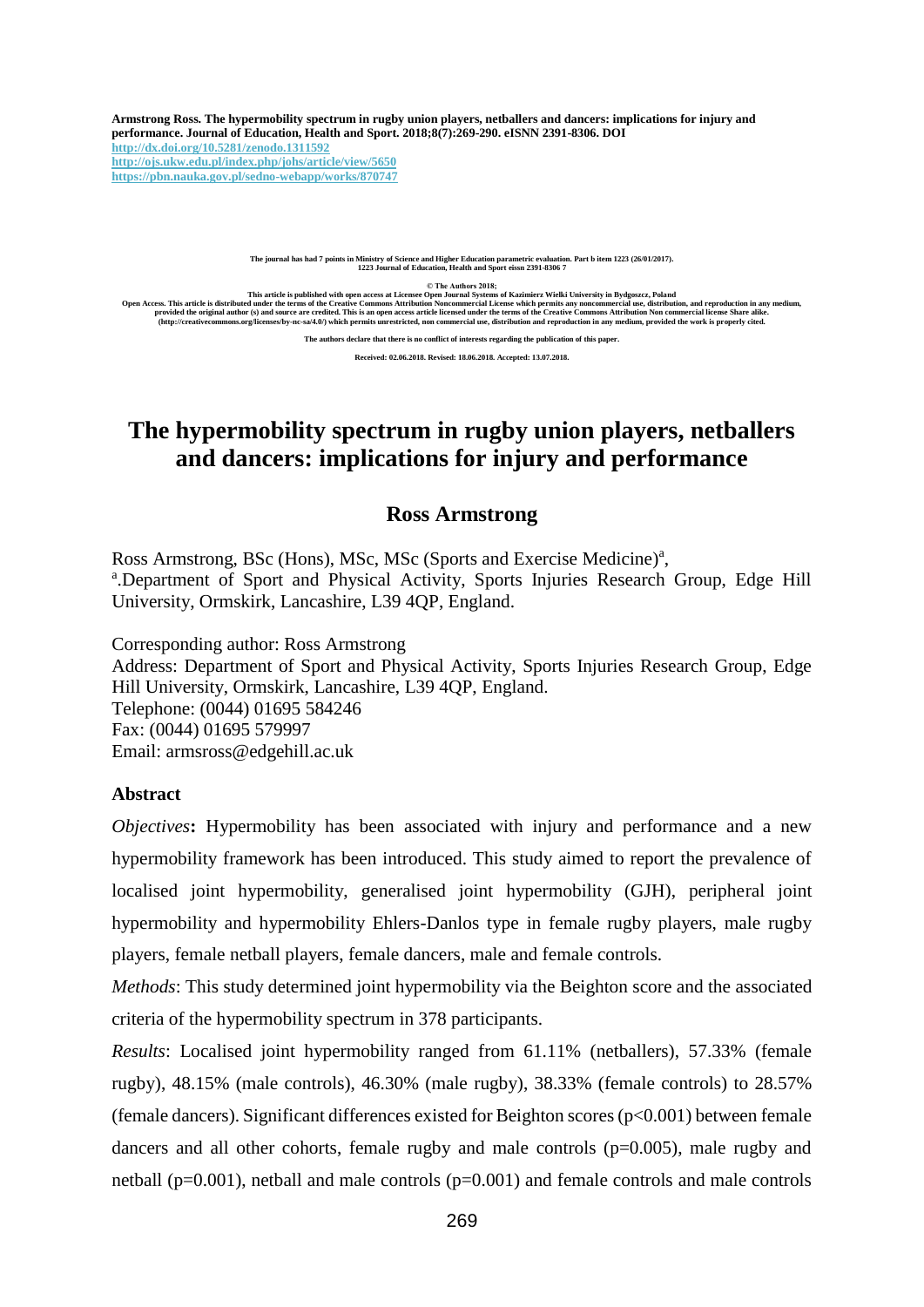(p=0.021). Prevalence of GJH ranged from 69.84% (female dancers), 25% (netball), 21.67% (female controls), 18.67% (female rugby), 3.70% (male rugby) to 1.85% (male controls). In participants with GJH, dancers had the highest prevalence of pain and dislocation/subluxation. Significant differences existed between dancers and all other groups for hypermobility Ehlers-Danlos type criteria ( $p<0.001$ ). Five participants met the criteria for diagnosis of hypermobility Ehlers-Danlos type. Male rugby players had the highest prevalence of peripheral joint hypermobility  $(29.63\%)$ .

*Conclusion*: Significant findings between dance and other cohorts may highlight a potential performance adaptation. Significant findings between control groups for the Beighton score may indicate a gender effect. There is a need to consider these factors in relation to performance and injury.

**Keywords:** Beighton score, general joint hypermobility, hypermobility Ehlers-Danlos type, peripheral joint hypermobility, female dancers

# **Introduction**

Joint hypermobility (JH) is the capability of a joint to move passively and/or actively beyond normal limits along physiological axes<sup>1</sup> and is a descriptive term rather than diagnostic.<sup>1</sup> JH is determined via the Beighton and Horan Joint Mobility Index<sup>2</sup> which provides a Beighton score (BS). The BS assesses five joint movements that provide a maximum score of 9 with scores of  $\geq$ 4 classified as hypermobile.<sup>3</sup> However, the literature lacks clarity with values of 4, 5 and 6 defined as hypermobile.<sup>4</sup> Recently a new spectrum of JH related disorders has being proposed that cluster the phenotypes presenting JH plus one or more of its secondary musculoskeletal manifestations (dislocations, subluxations, soft tissue injuries, chronic pain, disturbed proprioception and bone mass changes) that do not fulfil the criteria for hypermobility Ehlers-Danlos type (hEDS).<sup>1</sup> These spectrums are: localised JH (JH at fewer than 5 types of joints); generalised joint hypermobility (GJH) spectrum disorder (JH in 5 or more joints); peripheral JH disorder (present in hands or feet only) and historical JH disorder (present in adults whom have lost GJH via the aging process and associated range of motion (ROM) reductions). Prior to this framework<sup>1</sup>, joint hypermobility syndrome (JHS) was advocated to describe a connective tissue disorder associated with hypermobility in which musculoskeletal complaints are present in the absence of systematic rheumatological disease.<sup>5</sup> JHS was diagnosed by the Revised Brighton criteria (1998) consisting of 2 major and 8 minor criteria<sup>6</sup> characterised by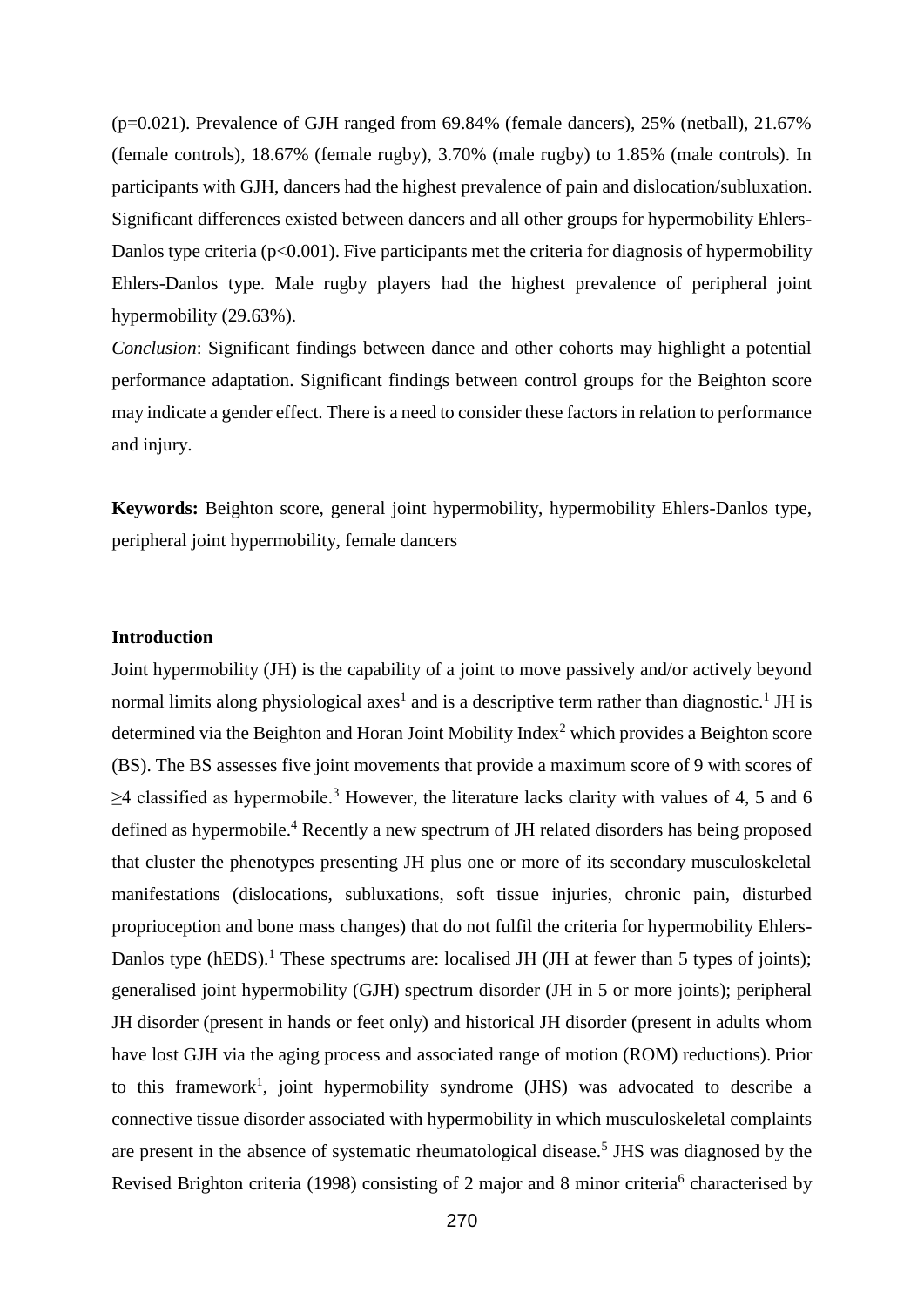the presence of symptoms including arthralgia, dislocation, subluxation, spinal conditions, soft tissue rheumatism, marafanoid habitus, abnormal skin, eye signs, varicose veins and hernia which may have a detrimental impact on life quality and athletic performance. However as the presence of JH and related musculoskeletal symptoms are not a syndrome use of the spectrum is recommended. $<sup>1</sup>$ </sup>

JH commonly occurs in hereditary connective tissue diseases that affect connective tissue matrix proteins and includes Ehlers Danlos Syndrome with particular prominence in Type III, Type I and IV of Osteogenesis Imperfecta and Marfan syndrome<sup>7</sup> which are associated with morphological features and increased joint dislocation, bone fragility and skin hyperextensibility.<sup>8</sup> Previously some experts considered that JHS and hEDS were the same condition.<sup>9</sup> Following review, Ehlers-Danlos syndromes are defined as heterogeneous heritable connective tissue disorders associated with JH, skin extensibility and tissue fragility which have recently been classified into 13 subtypes.<sup>10</sup> Previously the Villefranche Nosolgy<sup>11</sup> was used to provide clinical diagnostic of Ehlers-Danlos syndromes which defined six subtypes with associated major and minor criteria with the assumption these subtypes were due to altered fibrillar collagen gene structure or changes in the genes that encoded collagen modifiers. The lack of a genetic defect in Ehlers-Danlos syndromes<sup>10</sup> resulted in a clinical classification utilising previous descriptive names that highlights the characteristic manifestations of the phenotype and the development of major and minor criteria for each subtype.

JH and JHS have increased prevalence in Asians and Africans in comparison to white Caucasians<sup>12</sup> and is more prevalent in females<sup>13,14</sup> and within sporting populations than the general population. JH has been associated with an increased risk of injury in rugby<sup>15</sup>, netball<sup>16</sup> and dance<sup> $17,18$ </sup> and a meta-analysis demonstrated increased injury risk at the knee but not the ankle in contact sports in JH individuals.<sup>19</sup> In rugby, JH may be a risk factor for injury due to the increased physical contact associated with tackling<sup>15</sup> while a trend towards impaired movement control was reported in netballers with  $GJH<sup>20</sup>$  McCormack et al<sup>21</sup> reviewed the incidence of JHS at the Royal Ballet and concluded that previously injured hypermobile dancers were less likely to progress into the profession and a 5 year follow up of these dancers suggested they were prone to injuries and had more time absent from dancing due to injury.<sup>22</sup> Klemp et  $al^{17}$  reported an injury prevalence of 33.3% in JHS dancers which was significantly greater than non-JHS dancers. Proprioception and neuromuscular control is impaired in hypermobile individuals with Ehlers-Danlos sydrome<sup>23</sup> and the relationship between reduced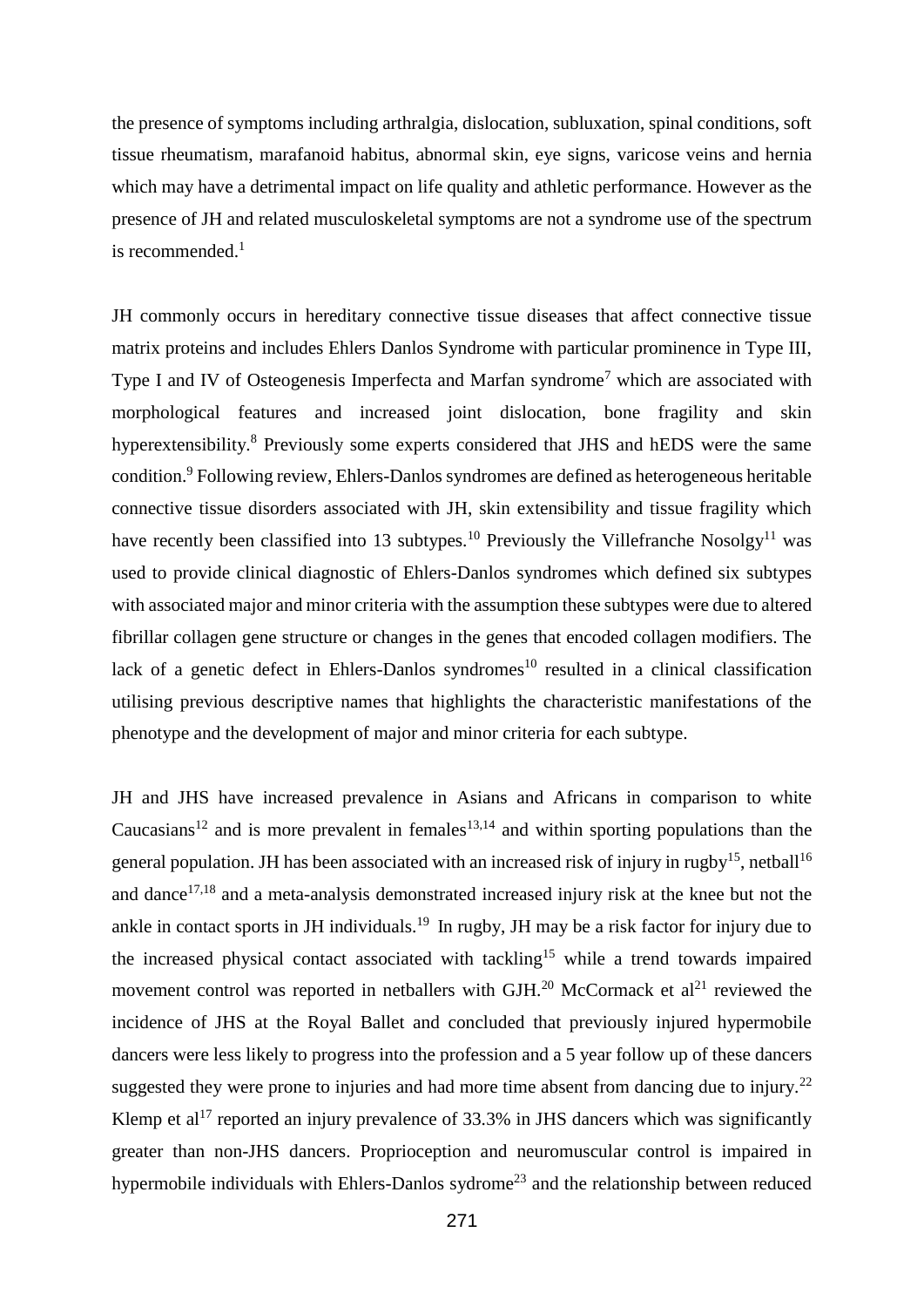proprioception and muscle strength may have a detrimental effect on physical activity levels.<sup>1</sup> Recent research has advocated that the Beighton score may potentially predict arthralgia in female rugby players and female controls and dislocation and subluxation in in male rugby players and controls.<sup>24</sup> For JH, specific physiotherapy treatment strategies including strapping or bracing may increase joint stability and reduce arthralgias, joint subluxations/dislocations and sprains.<sup>25</sup> In sports and activities that require a high degree of flexibility such as dance, hyperflexibility might be beneficial for performance.<sup>26</sup> Aesthetic demands may influence the selection of hypermobile dancers for dance schools and within ballet, JH may be an asset<sup>27</sup> and its identification can allow sport selection which maximises physical attributes and minimises injury risk.

An enhanced understanding of hypermobility within the new hypermobility spectrum<sup>1</sup> may aid injury prevention and performance management and allow appropriate interventions via strength and conditioning programmes and training load monitoring. The primary aim of the study was to report the prevalence of localised JH and GJH in female rugby players, male rugby players, female netball players, female dancers, male and female controls. The secondary aim was to report the specific secondary musculoskeletal manifestations of GJH and peripheral JH and hEDS prevalence within these cohorts.

#### **Materials and methods**

#### *Participants*

Three hundred and seventy-eight participants volunteered to participate in this study and their demographics are outlined in table 1. Sport and dance groups were standardised for weekly participation levels of 8 hours per week of training/matches and rehearsals. Controls were recruited by asking for volunteers via a poster campaign within the university. All participants were 18 years of age or older and were excluded from the study if they had suffered an injury in the previous 30 days<sup>28</sup> which prevented training, match or dance class participation. Participants completed a medical screening questionnaire prior to participating in the study and additional exclusion criteria included heart disease, pregnancy, rheumatoid arthritis and scoliosis. Informed consent was obtained from all individual participants included in the study. Participation was voluntary and participants were provided with information sheets and completed informed consent forms prior to participation. All procedures performed involving human participants were in accordance with the ethical standards of the institutional research committee and with the 1975 Helsinki declaration as revised in 1983.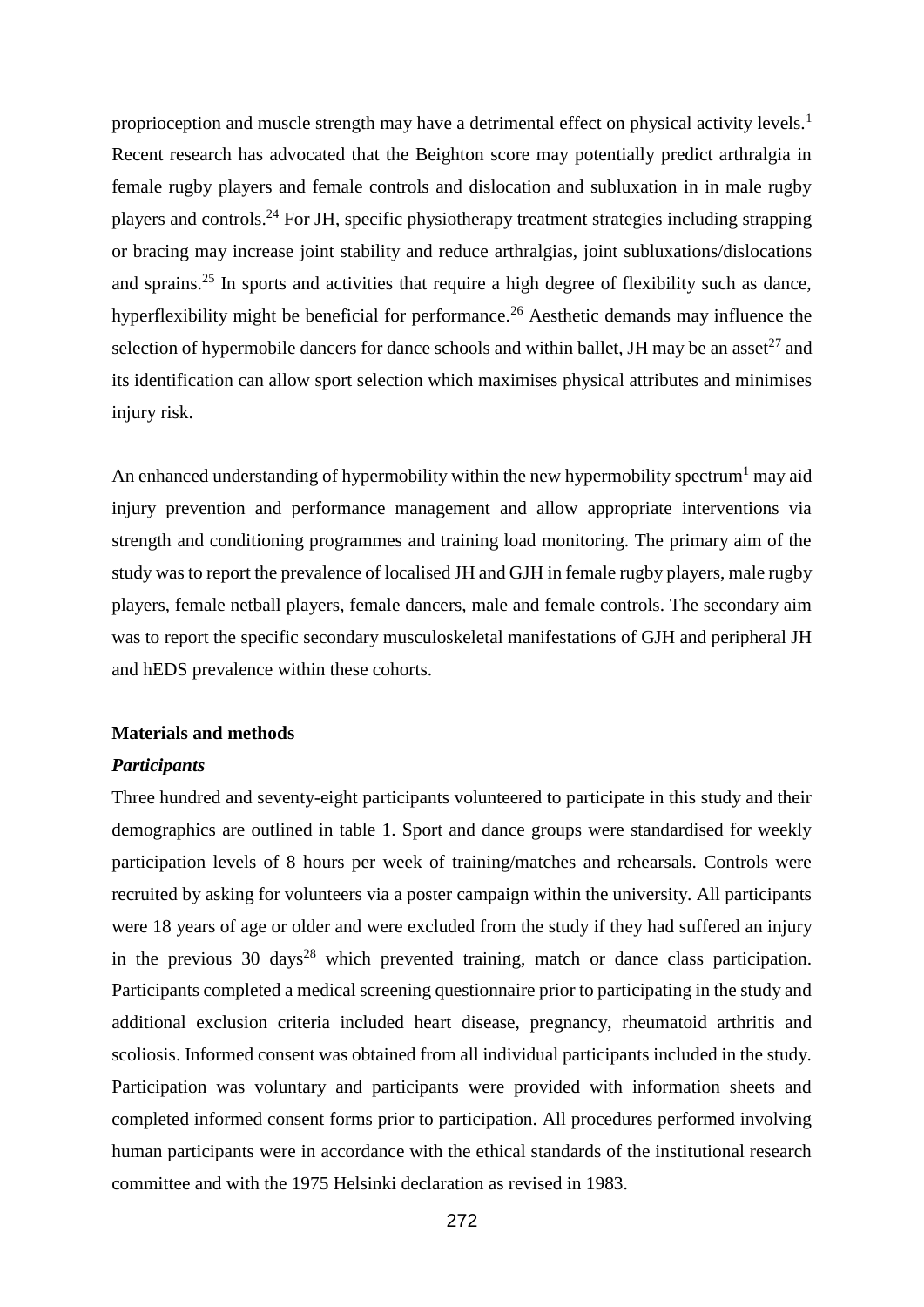| Group         | Age (years)      | Height (cm)       | Mass (kg)         | <b>Ethnicity</b>   |
|---------------|------------------|-------------------|-------------------|--------------------|
| $FR (n = 75)$ | $20.29 \pm 1.76$ | $165 \pm 8.63$    | $74.40 \pm 17.67$ | 74 white Caucasian |
|               |                  |                   |                   | 1 black Caribbean  |
| $MR (n = 54)$ | $21.24 \pm 2.87$ | $180 \pm 7.27$    | $89.46 \pm 16.49$ | 51 white Caucasian |
|               |                  |                   |                   | 3 black Caribbean  |
| $NP (n = 72)$ | $20.79 \pm 1.54$ | $169.49 \pm 7.61$ | $66.47 \pm 10.91$ | 71 white Caucasian |
|               |                  |                   |                   | 1 Asian            |
| $FD (n = 63)$ | $21.01 \pm 1.19$ | $161.83 \pm 7.20$ | $59.19 \pm 5.22$  | 61 white Caucasian |
|               |                  |                   |                   | 1 Hispanic         |
|               |                  |                   |                   | 1 Asian            |
| $MC (n = 54)$ | $21.01 \pm 1.23$ | $175.56 \pm 7.92$ | $76.95 \pm 9.17$  | 52 white Caucasian |
|               |                  |                   |                   | 2 black Caribbean  |
| $FC (n = 60)$ | $20.61 \pm 1.18$ | $163.86 \pm 7.83$ | $64.12 \pm 9.51$  | 59 white Caucasian |
|               |                  |                   |                   | 1 black African    |

**Table 1 participant demographics**

# *Procedures*

All testing was conducted indoors under the supervision of the same researcher and prior to testing the participants' height (cm) was measured using a stadiometer (Leicester Height Measure, Child Growth Foundation, Leicester, UK) and body mass (kg) were recorded using digital scales (Salter 9028, Kent, UK). The participants date of birth and ethnicity was recorded and participation in other sports and dance was determined prior to testing to ensure that participants did not cross participate and no individuals were found to cross participate. Testing was conducted prior to training or dance classes to prevent any potential effects of exercise on JH and participants did not participate in exercise for at least 12 hours prior to testing due the potential effects of warm up on joint ROM.<sup>29</sup>

# *JH screening*

The  $BS<sup>2</sup>$  was used to measure localised JH, GJH, peripheral JH and hEDS. The BS has an Intraclass Correlation Coefficient (ICC) of 0.91 and a kappa score of  $0.74<sup>30</sup>$  The researcher who was a physiotherapist with 16 years of experience in BS classification performed all measurements by measuring ROM of the  $5<sup>th</sup>$  metacarpophalangeal joints (1 point each joint),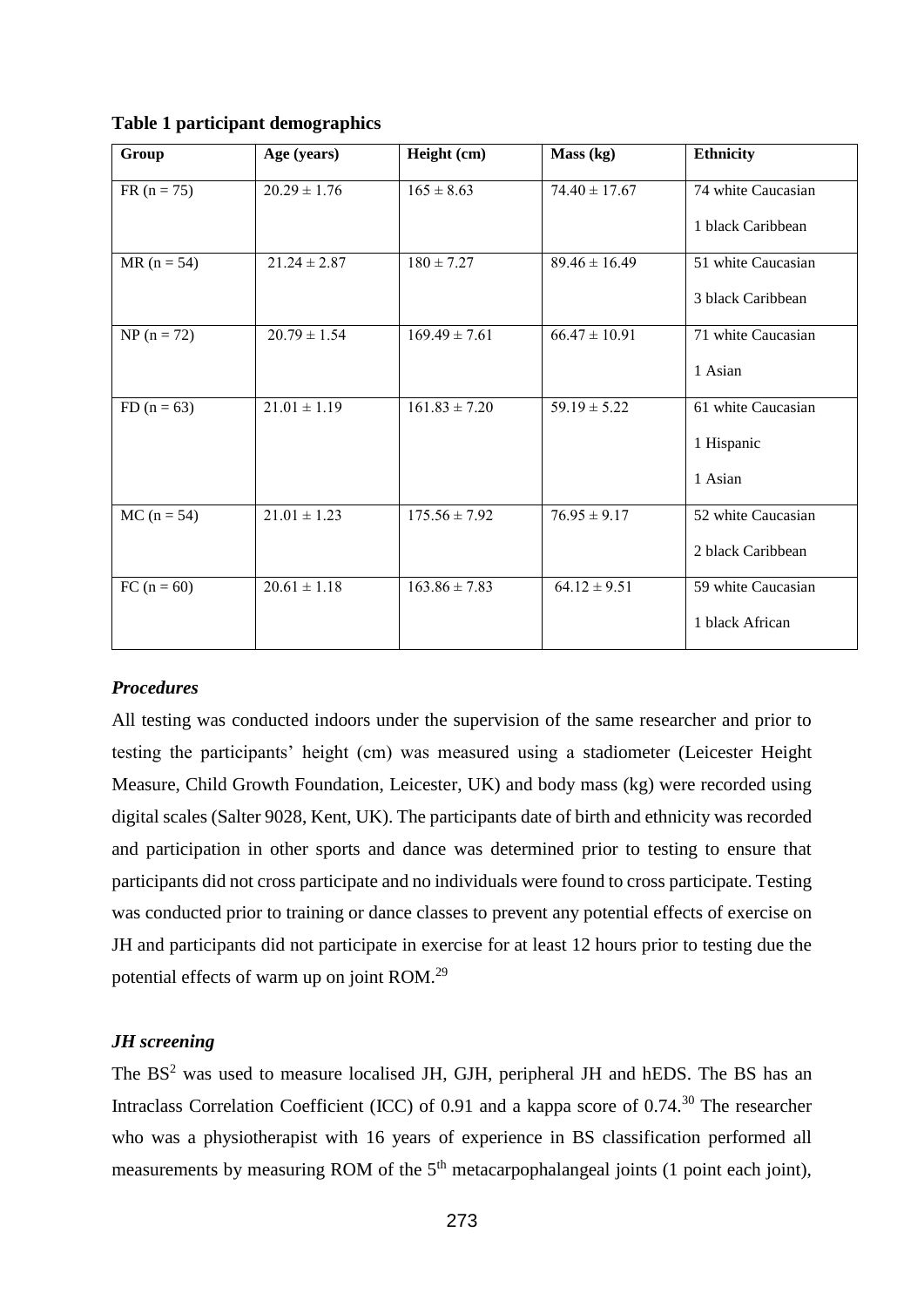thumbs (1 point each joint), elbows (1 point each joint), knees (1 point each joint) and lumbar spine (1 point) providing a maximum score of 9. A goniometer (Vivomed, UK) was used to measure all joints except the lumbar spine for which JH was classified as yes/no based on the participants ability to put the palms of their hands flat on the floor. All tests were performed as described by Juul-Kristensen et al.<sup>30</sup> Intra-rater reliability was calculated using an ICC  $(3,1)^{31}$ by the researcher measuring JH using the BS of 10 participants who were not part of the investigated population on 2 separate occasions 24 hours apart. Participants were instructed not to participate in sport, dance activity or warm up during this 24 hour period to reduce the potential for ROM adaptations. Intra-rater reliability for total BS had an ICC of 0.96 indicating excellent reliability.

### *Localised JH, GJH spectrum disorder, peripheral JH*

Localised JH was defined as a BS of 1 to  $4^1$  and GJH as a BS $\geq 5^1$  plus one or more secondary musculoskeletal manifestations of: (1) Musculoskeletal pain in two or more joints recurring daily for at least 3 months. (2) Chronic widespread pain for  $\geq$ 3 months. (3) Recurrent joint dislocation or joint instability in the absence of trauma (three or more atraumatic dislocations in the same joint or two or more atraumatic dislocations in two different joints occurring at different times or medical confirmation of joint instability at  $\geq 2$  sites not related to trauma).<sup>1</sup> Peripheral JH is only present in the hands of feet<sup>1</sup> and in this study was assessed in the hands only as per the BS. 2

# *hEDS*

Clinical diagnosis of hEDS required the simultaneous presence of criteria 1, 2 and 3 which are composed of the following: (Criteria 1) GJH (BS  $\geq$ 5). Two or more from the following subsections (Criteria 2): (a) Systematic manifestations of generalised connective tissue disorder for which a total of five must be present which are outlined in table  $2^{10}$  (b) Positive family history with one or more first degree relatives meeting the criteria for hEDS. At least one of: (c) (i) Musculoskeletal pain in two or more joints recurring daily for at least 3 months. (c) (ii) Chronic widespread pain for  $\geq$ 3 months. (c) (iii) Recurrent joint dislocation or joint instability in the absence of trauma (three or more atraumatic dislocations in the same joint or two or more atraumatic dislocations in two different joints occurring at different times or medical confirmation of joint instability at  $\geq 2$  sites not related to trauma).<sup>1</sup> (Criteria 3): Other connective tissue disorders such as lupus and rheumatoid arthritis must also be excluded.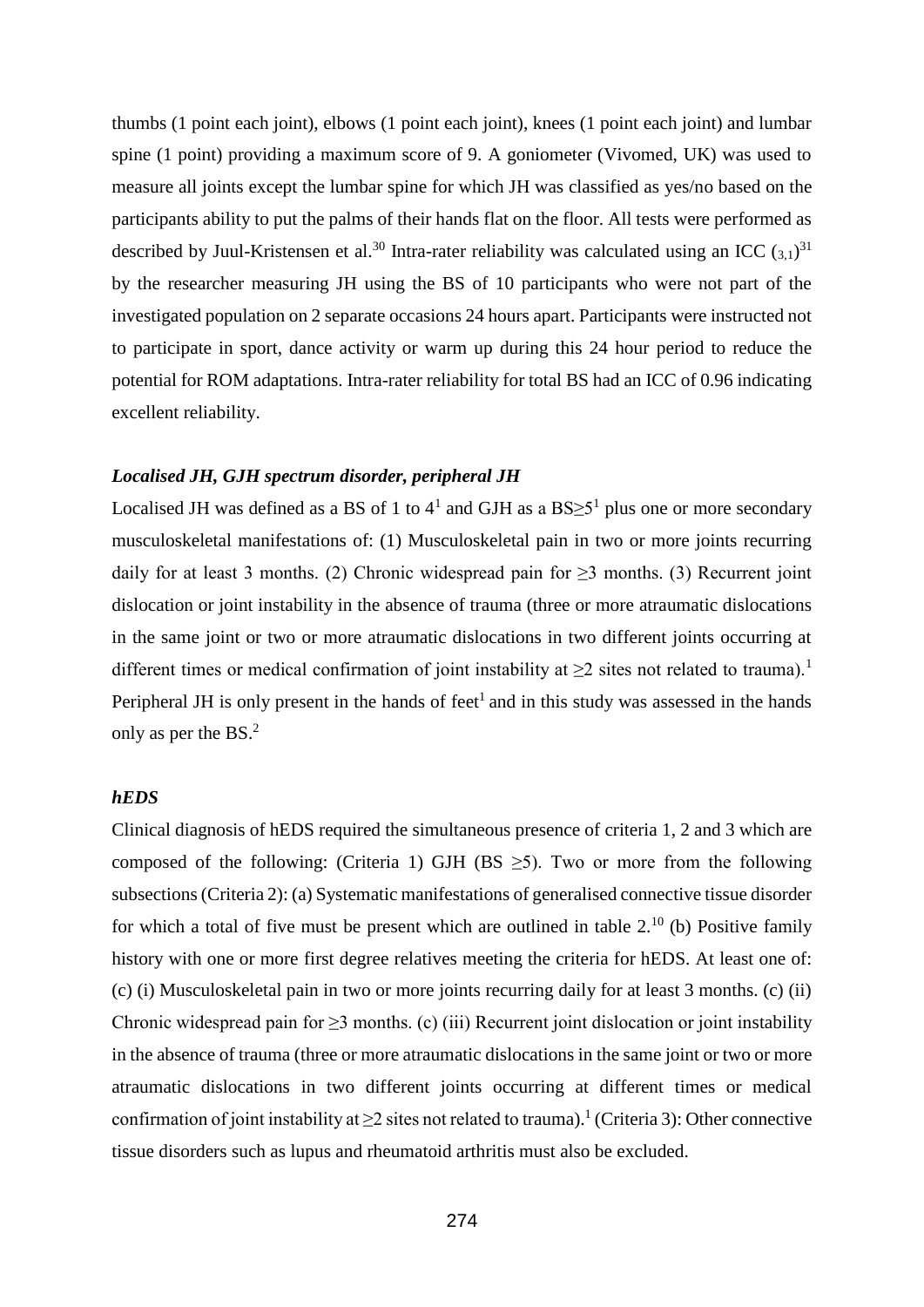For those features that for clinical diagnosis were outside the researchers clinical expertise (recurrent or multiple abdominal hernia, pelvic floor, rectal or uterine prolapse, dental crowding, mitral valve prolapse and aortic root dilation) participants were asked if they had suffered from these conditions and a positive family history for all criteria was determined via questioning. Skin hyperextensibility was measured via the pinching of the cutis on the volar surface of participants non-dominant forearm midway between the lateral epicondyle of the humerus and the distal head of the radius with the forearm supinated.<sup>32</sup> The measurement was performed with skin callipers (Harpenden Skinfold Calliper, British Indicators, West Sussex, UK) by the researcher and a positive diagnosis was deemed as  $> 2$ cm.<sup>32</sup> Abnormal scarring was defined as contusion based broad scars with thin wrinkled surface located on the extensor aspect of the elbows, knee and lower legs and was defined as present or absent.<sup>33</sup>

| <b>Clinical features</b>                    |  |  |  |  |
|---------------------------------------------|--|--|--|--|
| Skin extensibility                          |  |  |  |  |
| Unexplained striae                          |  |  |  |  |
| Bilateral piezogenic papules of the heel    |  |  |  |  |
| Recurrent or multiple abdominal hernia      |  |  |  |  |
| Atrophic scarring at $\geq$ 2 or more sites |  |  |  |  |
| Pelvic floor, rectal or uterine prolapse    |  |  |  |  |
| Dental crowding or high or narrow palate    |  |  |  |  |
| Positive bilateral wrist sign (Steinberg)   |  |  |  |  |
| Positive bilateral thumb sign (Walker)      |  |  |  |  |
| Arm span to height $\geq$ 1.05              |  |  |  |  |
| Mitral valve prolapse                       |  |  |  |  |
| Aortic root dilation                        |  |  |  |  |

**Table 2 Clinical features of hEDS<sup>10</sup>**

Participants were provided with an adapted version of a validated and previously published questionnaire which had been used to score Brighton criteria responses.<sup>24</sup> This questionnaire determined the prevalence of hEDS criteria. To quantify questionnaire responses a positive response to a question was awarded 1 point and a negative response 0 points allowing a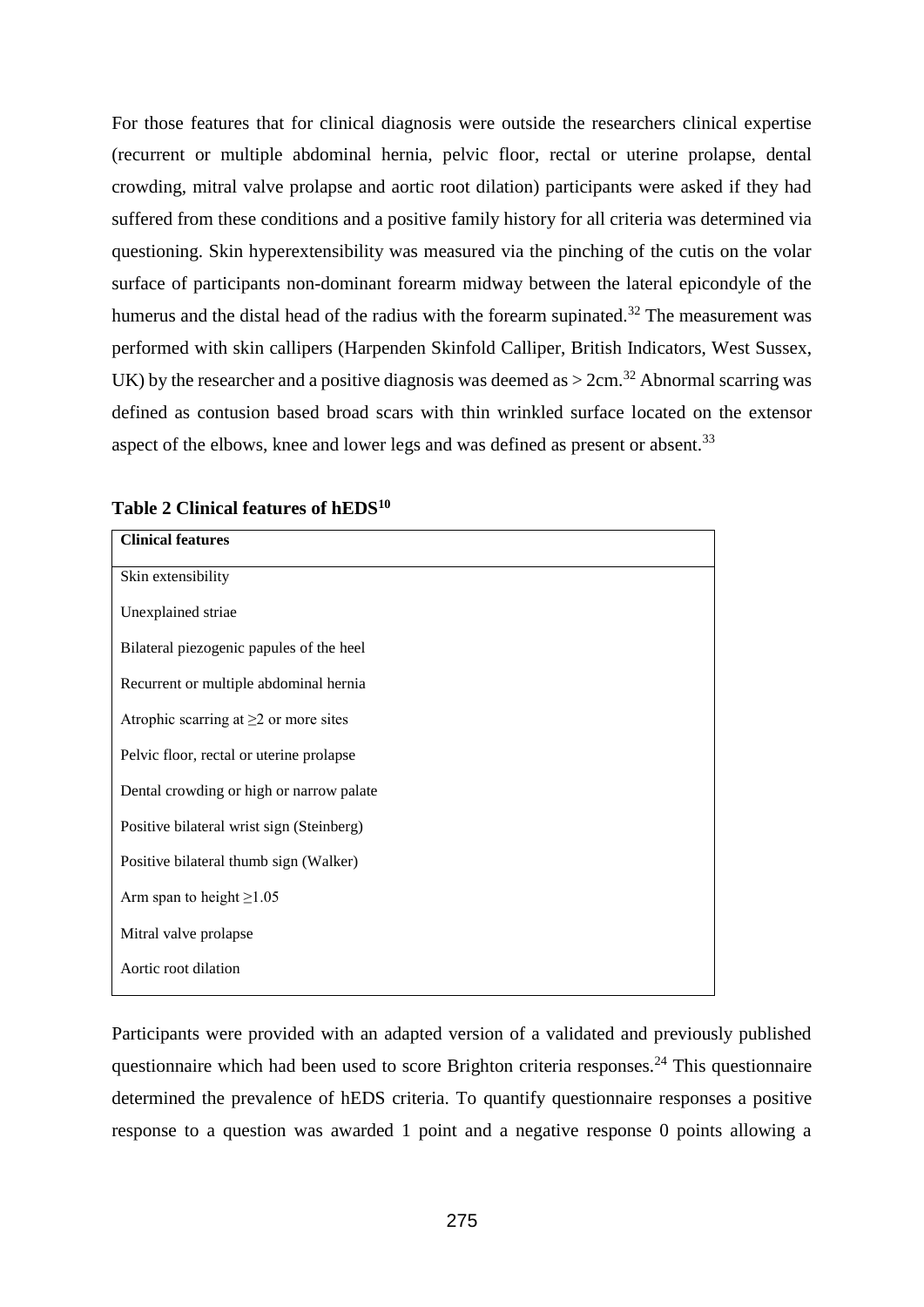maximum score of 17 points. The researcher was present to answer any queries during completion of the questionnaire.

#### *Statistical analysis*

The data satisfied the criteria for normal distribution and the total BS and total hEDS score were analysed using a one-way Anova to determine significance and a partial eta squared test  $(\mathbb{R}^2)$  was used to calculate effect size. The assumptions of homogeneity of variance were determined using a Levene's test and were not met therefore a post hoc Games-Howell test was performed to identify significance differences between groups. All results were reported as means and standard deviations and significance was accepted as P<0.05. Statistical analysis was performed using SPSS version 23 software (IBM Inc.)

#### **Results**

#### *Localised JH, GJH prevalence and mean BS and hEDS scores*

Table 3 summarises localised JH, GJH prevalence (total number and percentage of group value) and mean BS and hEDS scores. The number of participants who did not have any JH ranged from 50% (male rugby and male controls) to 1.59% (dancers). Localised JH (BS 1-4) ranged from 61.11% (netballers) to 28.57% (dancers). GJH (BS≥5) prevalence ranged from 69.84% (dancers) to 1.85% (male controls). Dancers demonstrated the highest BS (4.89±1.76) and hEDS criteria prevalence score  $(1.51\pm1.06)$  and male controls the lowest BS  $(1.07\pm2.17)$ and hEDS criteria prevalence score  $(0.53\pm0.68)$ . There was a statistically significant difference between groups for BS (F=29.001, p<0.001,  $n^2$ =.28) and post-hoc analysis revealed a significant difference between dancers and all other groups. Statistically significant findings are reported in table 4.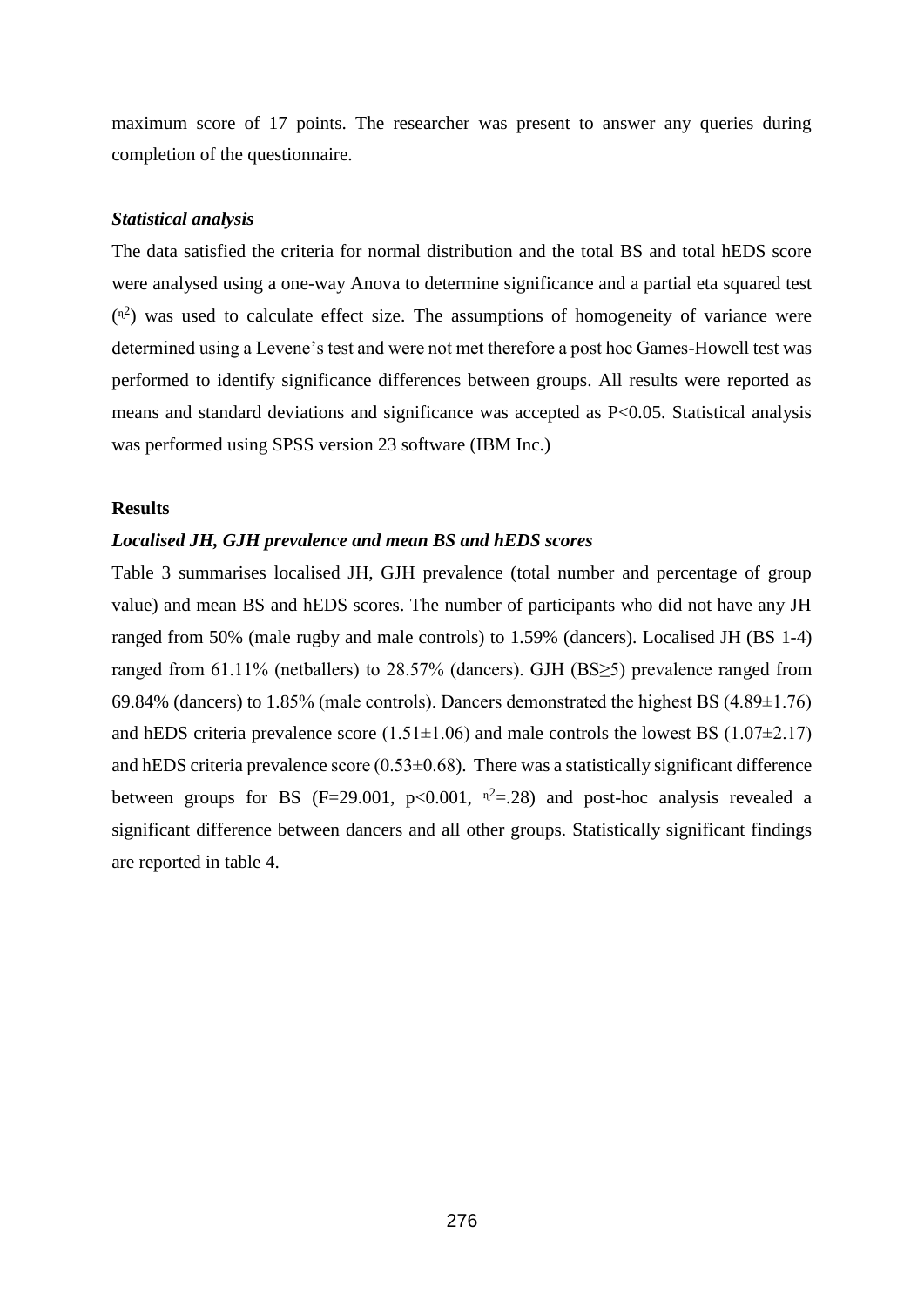| $\mathbf{CS}$        | <b>FR</b> | <b>MR</b>      | NP          | <b>FD</b>    | <b>MC</b>  | <b>FC</b> |
|----------------------|-----------|----------------|-------------|--------------|------------|-----------|
| ${\bf BS}$           | 18        | 27             | $10\,$      | $\mathbf{1}$ | 27         | 24        |
| (0)                  | (24%)     | (50%)          | (13.89%)    | (1.59%)      | (50%)      | (40%)     |
| <b>BS</b><br>$(1-4)$ | 43        | 25             | 44          | 18           | 26         | 23        |
| <b>Localised JH</b>  | (57.33%)  | $(46.30\%)$    | $(61.11\%)$ | (28.57%)     | (48.15%)   | (38.33%)  |
| BS $(≥5)$            | 14        | $\overline{c}$ | 18          | 44           | $\,1\,$    | 13        |
| GJH                  | (18.67%)  | $(3.70\%)$     | (25%)       | $(69.84\%)$  | $(1.85\%)$ | (21.67%)  |
|                      |           |                |             |              |            |           |
| <b>Mean BS</b>       | 2.27      | 1.33           | 2.88        | 4.89         | 1.07       | 2.18      |
|                      | (2.24)    | (1.97)         | (2.03)      | (1.76)       | (1.55)     | (2.17)    |
|                      |           |                |             |              |            |           |
| Mean hEDS            | 0.77      | $0.70\,$       | 0.79        | 1.51         | 0.53       | 0.60      |
|                      | (0.89)    | (0.88)         | (0.82)      | (1.06)       | (0.68)     | (0.79)    |

**Table 3 Localised JH, GJH prevalence and mean BS and hEDS scores**

*Abbreviations: FR; Female Rugby Players, MR; Male Rugby Players, NP; Netball Players, FD; Female Dancers, MC; Male Controls, FC; Female Controls; CS; Classification Score, BS Beighton Score, hEDS: hypermobility Ehlers-Danlos type*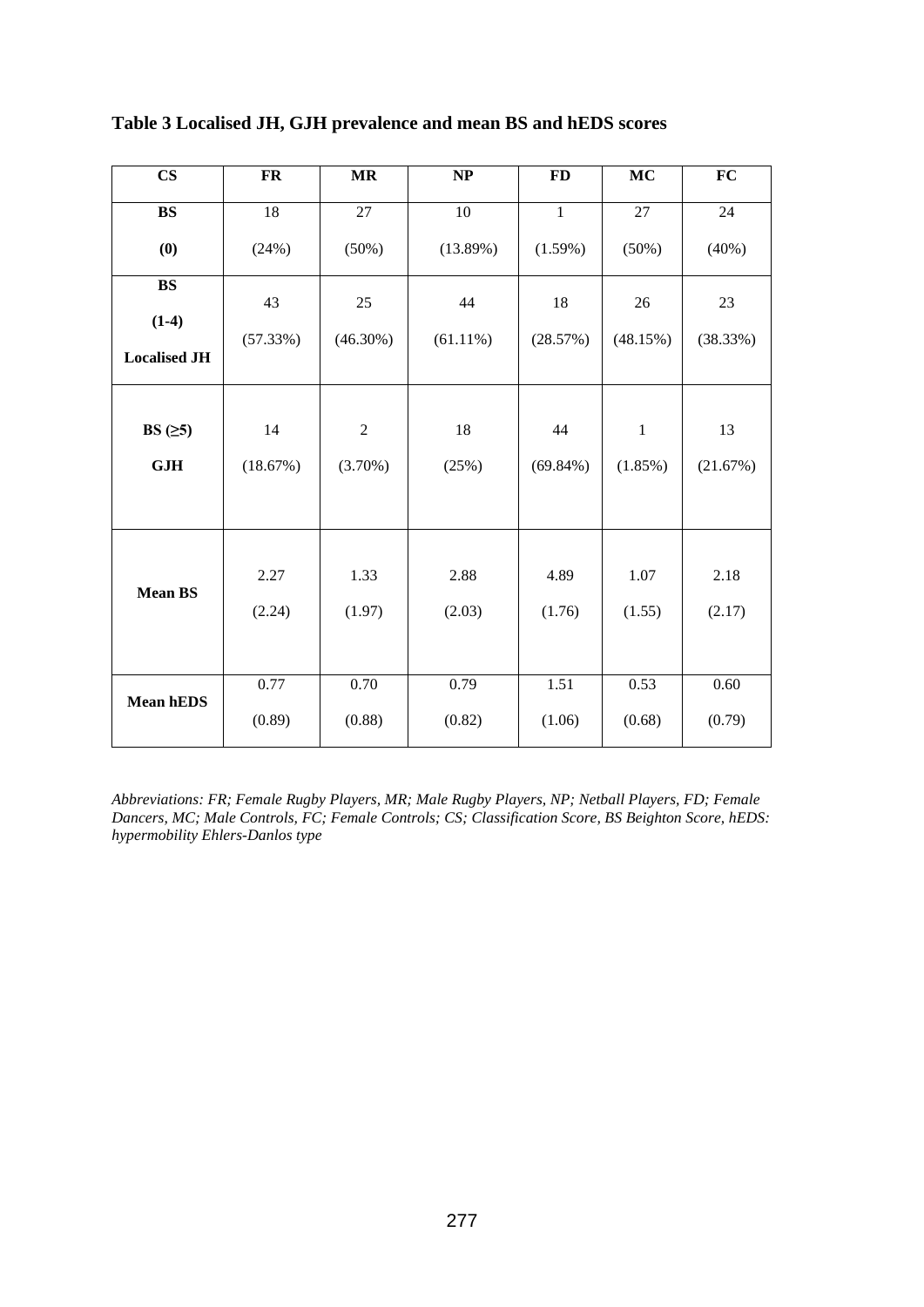| Group                             |                          | MD                | 95% CI          | p value                |
|-----------------------------------|--------------------------|-------------------|-----------------|------------------------|
|                                   |                          |                   |                 |                        |
| ${\bf FD}$                        | $\mathbf{FR}$            | 2.62              | 1.64-3.60       | $< 0.001$ <sup>†</sup> |
|                                   | $\mathbf{MR}$            | 3.56              | 2.55-4.57       | $< 0.001^{\dagger}$    |
|                                   | NP                       | 2.01              | 1.06-2.96       | $< 0.001^{\dagger}$    |
|                                   | <b>MC</b>                | 3.82              | 2.94-4.69       | $< 0.001^{\dagger}$    |
|                                   | FC                       | 2.71              | 1.67-3.74       | $< 0.001^{\dagger}$    |
| <b>FR</b>                         | <b>MC</b>                | 1.20              | $0.24 - 2.15$   | $0.005*$               |
| $\ensuremath{\mathbf{MR}}\xspace$ | $\overline{\mathbf{NP}}$ | $-1.55$           | $-2.58 - -0.50$ | $0.001*$               |
| NP                                | MC                       | 1.74              | $0.64 - 2.83$   | $0.001*$               |
| $\overline{FC}$                   | $\overline{\text{MC}}$   | $\overline{1.11}$ | $0.11 - 2.12$   | $0.021*$               |

**Table 4 Games-Howell post-hoc analysis of BS** 

 $f = P < 0.001$ 

*\* = P<0.05*

*Abbreviations: FR; Female Rugby Players, MR; Male Rugby Players, NP; Netball Players, FD; Female Dancers, MC; Male Controls, FC; Female Controls, MD; Mean Difference; CI; Confidence Intervals*

# *hEDS prevalence*

Five participants met the criteria for a clinical diagnosis of hEDS (1 female rugby player, 1 netballer and 3 dancers). There was a statistically significant difference for hEDS criteria prevalence as determined by one-way Anova ( $F=10.31$ , 375, p<0.001,  $n^2$ =.12) and post-hoc analysis revealed a significant difference between dancers and all other groups. Statistically significant findings are reported in table 5.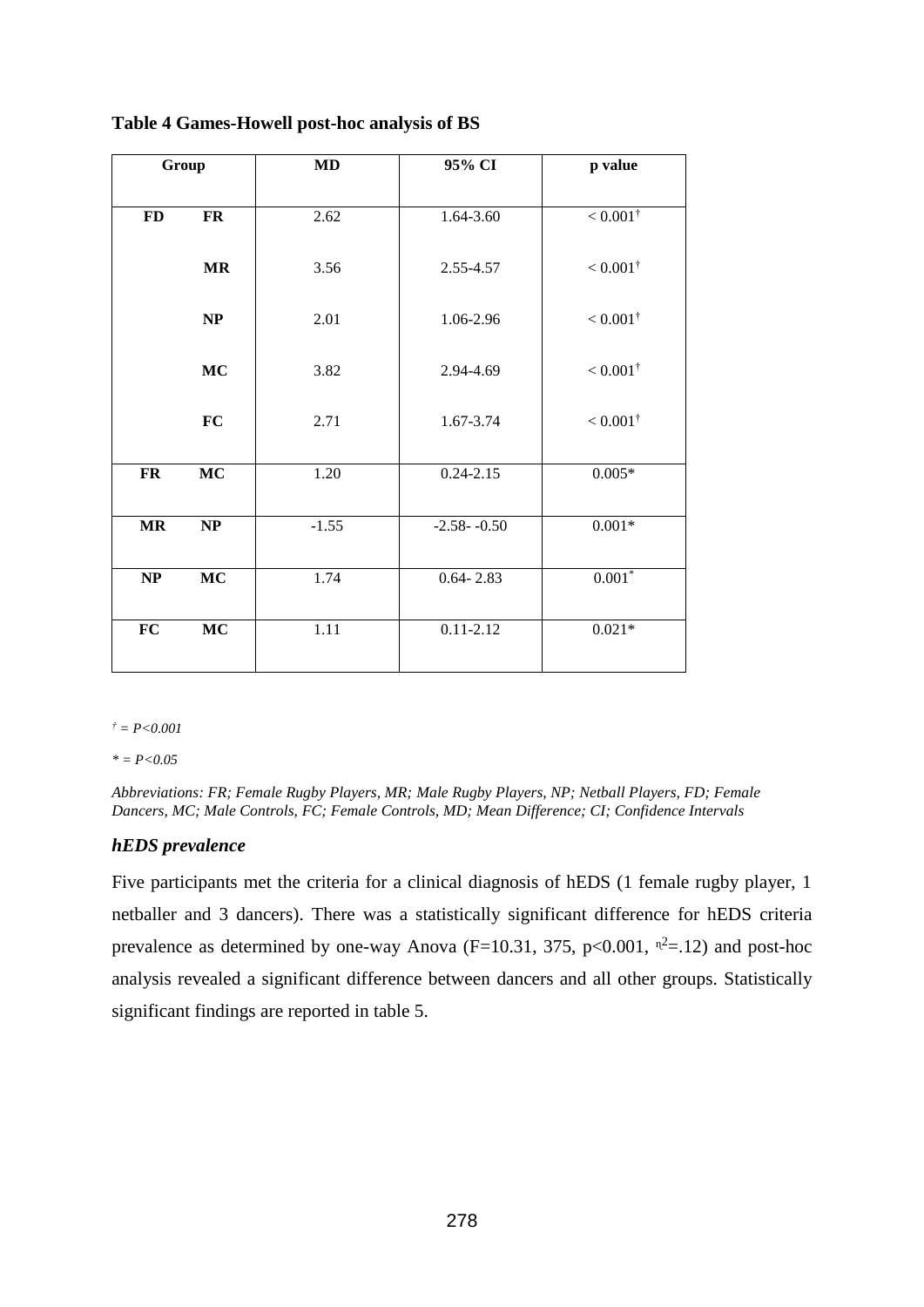| Group     |           | <b>MD</b> | 95% CI        | p value             |
|-----------|-----------|-----------|---------------|---------------------|
|           |           |           |               |                     |
| <b>FD</b> | FR        | 0.73      | $0.25 - 1.22$ | $< 0.001^{\dagger}$ |
|           | <b>MR</b> | 0.80      | $0.28 - 1.32$ | $< 0.001^{\dagger}$ |
|           | <b>NP</b> | 0.72      | $0.24 - 1.19$ | $< 0.001^{\dagger}$ |
|           | <b>MC</b> | 0.98      | $0.51 - 1.45$ | $< 0.001^{\dagger}$ |
|           | <b>FC</b> | 0.91      | $0.42 - 1.39$ | $< 0.001^{\dagger}$ |
|           |           |           |               |                     |

**Table 5 Games-Howell post-hoc analysis of hEDS criteria prevalence**

#### *† = P<0.001*

*Abbreviations: FR; Female Rugby Players, MR; Male Rugby Players, NP; Netball Players, FD; Female Dancers, MC; Male Controls, FC; Female Controls, MD; Mean Difference; CI; Confidence Intervals*

Table 6 summarises positive scores for hEDS criteria (total number and percentage of positive contribution). Within the dislocation/subluxation category, 46 positive scores were for dislocation and 4 for subluxation (2 male rugby, 2 female rugby). For abnormal skin all 6 positive scores were for skin hyperextensibility. With regard to the varicose veins/hernia/uterine and rectal prolapse category, 9 positive scores were for varicose veins and 3 for hernia (1 female rugby, 1 dancer, 1 rugby male).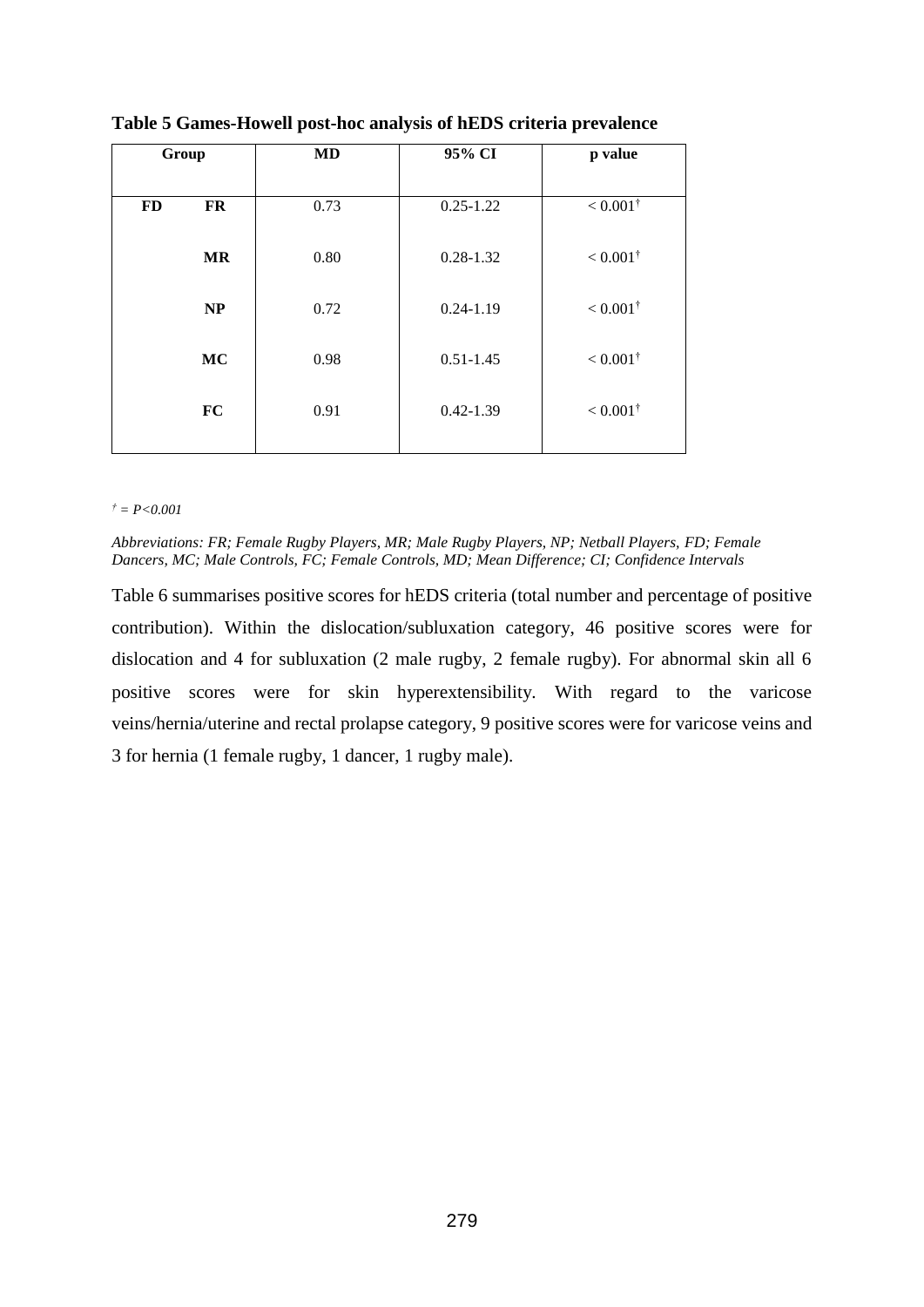| Group      | Pain up to<br>3 <sub>m</sub><br>$\geq 2$ JT | <b>Chronic</b><br>widesprea<br>d pain $\geq 3$<br>$\mathbf{m}$ | <b>D SUB</b>   | $\mathbf{MH}$    | $\mathbf{A}\mathbf{S}$ | <b>VV HE UP</b><br>RP | FH hEDS          |
|------------|---------------------------------------------|----------------------------------------------------------------|----------------|------------------|------------------------|-----------------------|------------------|
| ${\bf FR}$ | 26                                          | $\ensuremath{\mathfrak{Z}}$                                    | 13             | $\boldsymbol{0}$ | $\boldsymbol{0}$       | $\mathfrak 3$         | $\,1$            |
|            | $(34.66\%)$                                 | (4%)                                                           | (17.3%)        | $(0\%)$          | $(0\%)$                | $(4.0\%)$             | (1.33%)          |
| $\bf{MR}$  | $25\,$                                      | $\mathfrak{Z}$                                                 | $\overline{4}$ | $\,1\,$          | $\boldsymbol{0}$       | $\overline{4}$        | $\boldsymbol{0}$ |
|            | $(46.30\%)$                                 | (5.55%)                                                        | $(7.41\%)$     | $(1.85\%)$       | $(0\%)$                | $(7.41\%)$            | $(0\%)$          |
| NP         | 28                                          | $\,1$                                                          | $\sqrt{6}$     | $\mathbf{1}$     | $\mathbf 1$            | $\mathbf{1}$          | $\boldsymbol{2}$ |
|            | (38.88%)                                    | (1.39%)                                                        | (8.33%)        | (1.39%)          | (1.39%)                | $(1.39\%)$            | (2.78%)          |
| <b>FD</b>  | 21                                          | $\boldsymbol{7}$                                               | 12             | $\boldsymbol{0}$ | $\overline{4}$         | $\overline{2}$        | $\overline{4}$   |
|            | (33.33%)                                    | $(11.11\%)$                                                    | $(19.05\%)$    | $(0\%)$          | (6.35%)                | (3.17%)               | (6.35%)          |
| MC         | $17\,$                                      | $\boldsymbol{0}$                                               | $\sqrt{6}$     | $\boldsymbol{0}$ | $\,1$                  | $\mathbf{1}$          | $\boldsymbol{0}$ |
|            | (31.48)                                     | $(0\%)$                                                        | $(11.11\%)$    | $(0\%)$          | (1.85%)                | (1.85%)               | $(0\%)$          |
| FC         | $10\,$                                      | $\overline{4}$                                                 | 9              | $\boldsymbol{0}$ | $\boldsymbol{0}$       | $\,1$                 | $\mathbf{1}$     |
|            | (16.67%)                                    | (6.67%)                                                        | (15%)          | $(0\%)$          | $(0\%)$                | $(1.66\%)$            | $(1.66\%)$       |

**Table 6 Positive score contribution to hEDS criteria**

*Abbreviations: FR; Female Rugby Players, MR; Male Rugby Players, NP; Netball Players, FD; Female Dancers, MC; Male Controls, FC; Female Controls, BS; Beighton Score, M; Month, JT; Joint(s), D; Dislocation, SUB; Subluxation, STR; Soft Tissue Rheumatism, MH; Marfanoid Habitus, Abnormal skin, ES; Eye signs, VV; Varicose Veins, HE; Hernia, UP; Uterine Prolapse, RP; Rectal Prolapse, hEDS; hypermobility Ehlers-Danlos type, FH; Family history*

# *GJH and secondary musculoskeletal manifestations*

Table 7 summarises the composition of secondary musculoskeletal manifestations in individuals diagnosed with GJH (total number and percentage of positive secondary musculoskeletal manifestation contribution). With regard to the dislocation/subluxation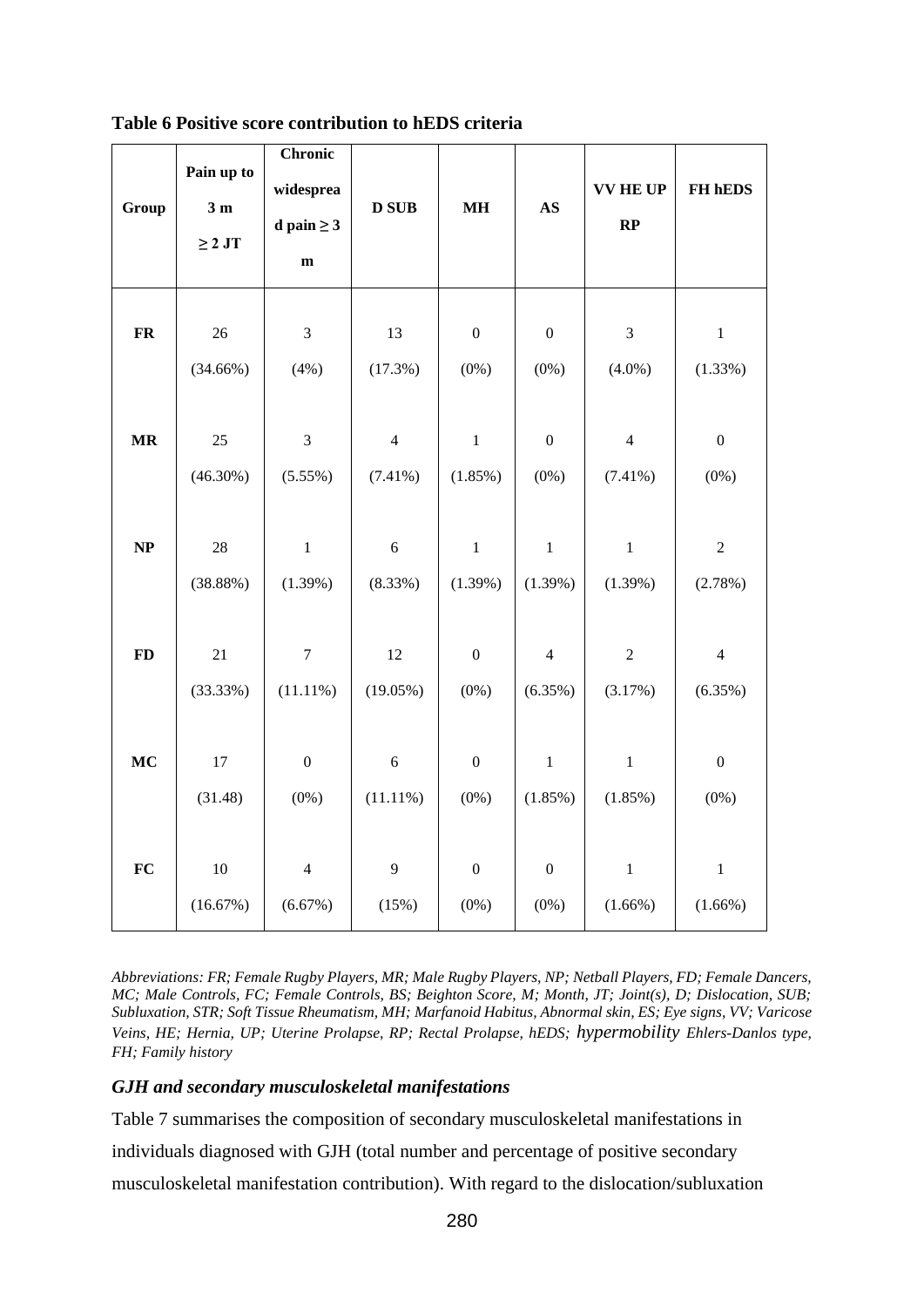subcategory, no participants suffered a subluxation. Dancers had the highest score for all categories.

|            |                | Pain up to     | <b>Chronic</b>   |                  |
|------------|----------------|----------------|------------------|------------------|
| Group      | $BS \geq 5$    | 3 <sub>m</sub> | widespread       | <b>D</b> SUB     |
|            |                | $\geq 2$ JT    | $pain \geq 3 m$  |                  |
| ${\bf FR}$ | $10\,$         | $\sqrt{ }$     | $\,1\,$          | $\boldsymbol{6}$ |
|            |                |                |                  |                  |
|            | $(100\%)$      | (70%)          | (10%)            | (60%)            |
|            |                |                |                  |                  |
| $\bf{MR}$  | $\overline{c}$ | $\,1\,$        | $\mathbf{2}$     | $\,1\,$          |
|            | $(100\%)$      | (50%)          | $(100\%)$        | (50%)            |
|            |                |                |                  |                  |
| NP         | $\,8\,$        | $\sqrt{ }$     | $\,1$            | $\overline{c}$   |
|            |                |                |                  |                  |
|            | (80%)          | (87.5%)        | (12.5%)          | (25%)            |
|            |                |                |                  |                  |
| <b>FD</b>  | 19             | 17             | $\mathbf{2}$     | 9                |
|            | $(100\%)$      | (89.47%)       | (10.53%)         | (47.37%)         |
|            |                |                |                  |                  |
| MC         | $\,1$          | $\,1\,$        | $\boldsymbol{0}$ | $\boldsymbol{0}$ |
|            |                |                |                  |                  |
|            | $(100\%)$      | (100%)         | $(0\%)$          | $(0\%)$          |
|            |                |                |                  |                  |
| FC         | $\overline{7}$ | $\overline{7}$ | $\boldsymbol{0}$ | $\,1\,$          |
|            | $(100\%)$      | (100%)         | $(0\%)$          | (14.29%)         |
|            |                |                |                  |                  |

**Table 7 Composition of GJH and associated secondary musculoskeletal manifestations** 

*Abbreviations: FR; Female Rugby Players, MR; Male Rugby Players, NP; Netball Players, FD; Female Dancers, MC; Male Controls, FC; Female Controls, BS; Beighton Score, M; Month, JT; Joint(s), D; Dislocation, SUB; Subluxation*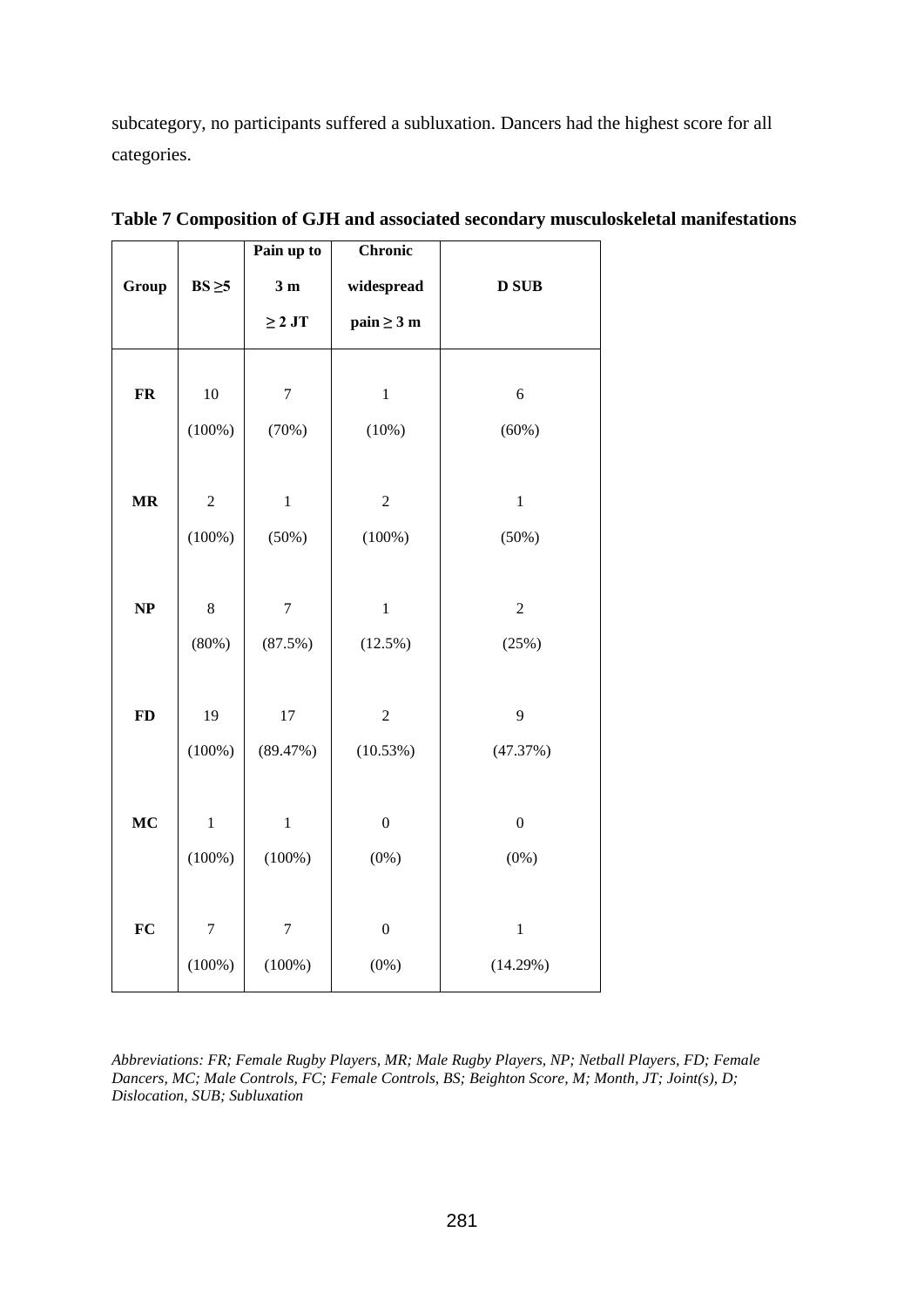# *Peripheral JH*

Table 8 summarises the prevalence of peripheral JH (total number and percentage of group value in parenthesis. Rugby males had the highest JH prevalence (29.63%) with dancers the lowest (1.59%).

| Group                             | LF             | RF             | LT             | RT             |
|-----------------------------------|----------------|----------------|----------------|----------------|
| ${\bf FR}$                        | $11\,$         | $\overline{7}$ | $\overline{4}$ | $\overline{3}$ |
| 12(16%)                           |                |                |                |                |
| $\ensuremath{\mathbf{MR}}\xspace$ | $\overline{8}$ | $\,8\,$        | 11             | $\,8\,$        |
| 16 (29.63%)                       |                |                |                |                |
| $\bf NP$                          | $17\,$         | 14             | 5              | 5              |
| 19 (26.39%)                       |                |                |                |                |
| $\mathbf{FD}$                     | $\mathbf 1$    | $\mathbf{1}$   | $\mathbf{1}$   | $\mathbf{1}$   |
| 1(1.59%)                          |                |                |                |                |
| MC                                | 9              | 6              | $\overline{4}$ | $\mathbf{0}$   |
| 9(15.79%)                         |                |                |                |                |
| ${\bf FC}$                        | 6              | $\overline{4}$ | $\overline{7}$ | $\overline{5}$ |
| 7(11.67%)                         |                |                |                |                |

**Table 8 Prevalence of peripheral JH**

*Abbreviations: FR; Female Rugby Players, MR; Male Rugby Players, NP; Netball Players, FD; Female Dancers, MC; Male Controls, FC; Female Controls; LF; Left 5th metacarpophalangeal joint, RF; Right 5th metacarpophalangeal joint, LT; Left thumb, RT; Right thumb*

# **Discussion**

With regard to the primary aim of this study localised JH (BS 1-4) ranged from 61.11% (netballers), 57.33% (female rugby), 48.15% (male controls), 46.30% (male rugby), 38.33% (female controls) to 28.57% (dancers) (table 3). Male rugby and male controls demonstrated the highest prevalence of no hypermobile joints (50%) with dance the lowest (1.59%). Comparison of localised JH with previous literature is difficult as no studies have reported BS in this manner of 1-4 grading since the introduction of the new hypermobility framework.<sup>1</sup> However, it is apparent that there is a greater prevalence of no hypermobile joints in males and comparison between female rugby and male rugby demonstrated that no JH prevalence was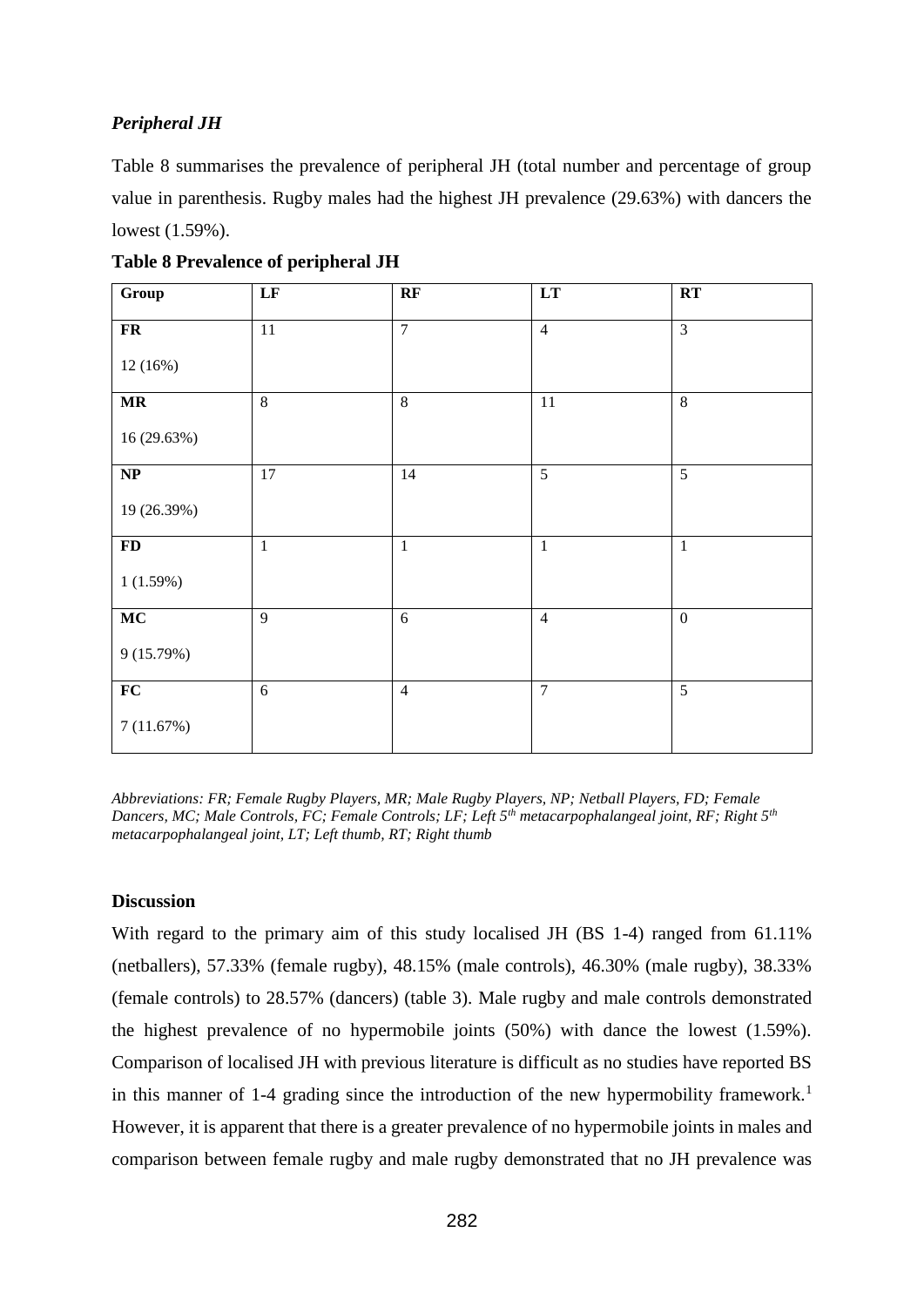doubled in males and also greater in male than female controls suggesting a gender consideration. Dancers demonstrated the lowest localised JH due to the greater prevalence of  $BS \geq 5$ .

GJH (BS≥5) prevalence ranged from 69.94% (dancers), 25% (netballers), 21.67% (female controls), 18.67% (female rugby), 3.70% (male rugby) to 1.85% (male controls) (table 3). In dancers, GJH values were higher than the  $66\%$ <sup>8</sup> and  $57\%$  in ballet students<sup>34</sup> and lower in netballers than the 66%<sup>20</sup> previously reported. Male rugby values were lower than previously reported  $24\%$ <sup>15</sup> and  $20\%$ <sup>35</sup>. The values for male controls and female controls were lower than previous findings in male students of 36.7% but higher than the 13.7% in female students in a study utilising GJH  $\geq 5^{36}$  Comparison with studies<sup>8,15,20,34,35</sup> is limited by their use of the previously recommended cut off point of BS≥4.

Total BS was significantly greater in dancers in comparison to all other groups and significant differences existed between female rugby and male controls, netballers and male rugby, netballers and male controls and female controls and male controls (table 4) and demonstrated a large effect size. The significant findings within dancers may highlight a potential performance adaptation and/or selection of individuals with JH. Significant findings between control groups suggests a potential gender effect which supports previous findings of a higher prevalence of JH in females.<sup>13</sup> Between rugby females, netballers, dancers and male subgroups a gender difference may also have existed. The finding of no significance between the two male subgroups may suggest that rugby males do not demonstrate a JH adaptation.

The mean male rugby BS of 1.33 was lower than previous findings of  $2.0^{15}$  and  $1.62^{35}$  and the mean netball BS of 2.88 (table 3) was lower than  $3.99^{16}$  and  $3.96^{20}$  which may reflect the different sporting levels and participant ages. The mean BS for female rugby of 2.27 was similar to the 2.60 previously reported<sup>24</sup> and as these values were similar to female controls it suggests a JH performance adaptation does not occur. Mean dancers BS was 4.89 and was greater than the mean BS of 4.36 previously reported in dancers.<sup>18,26</sup> Determination of the BS is important within dance as within ballet an increased injury risk comes from the level of muscular effort required by hypermobile dancers to maintain stability.<sup>37</sup> Hypermobile individuals stand with hyperextended joints making maintenance of a position difficult<sup>38</sup> and fatigue levels are higher in hypermobile dancers<sup>8</sup> and neuromuscular control, proprioception and functional stability are impaired after fatigue.<sup>39</sup> Therefore there may be a need for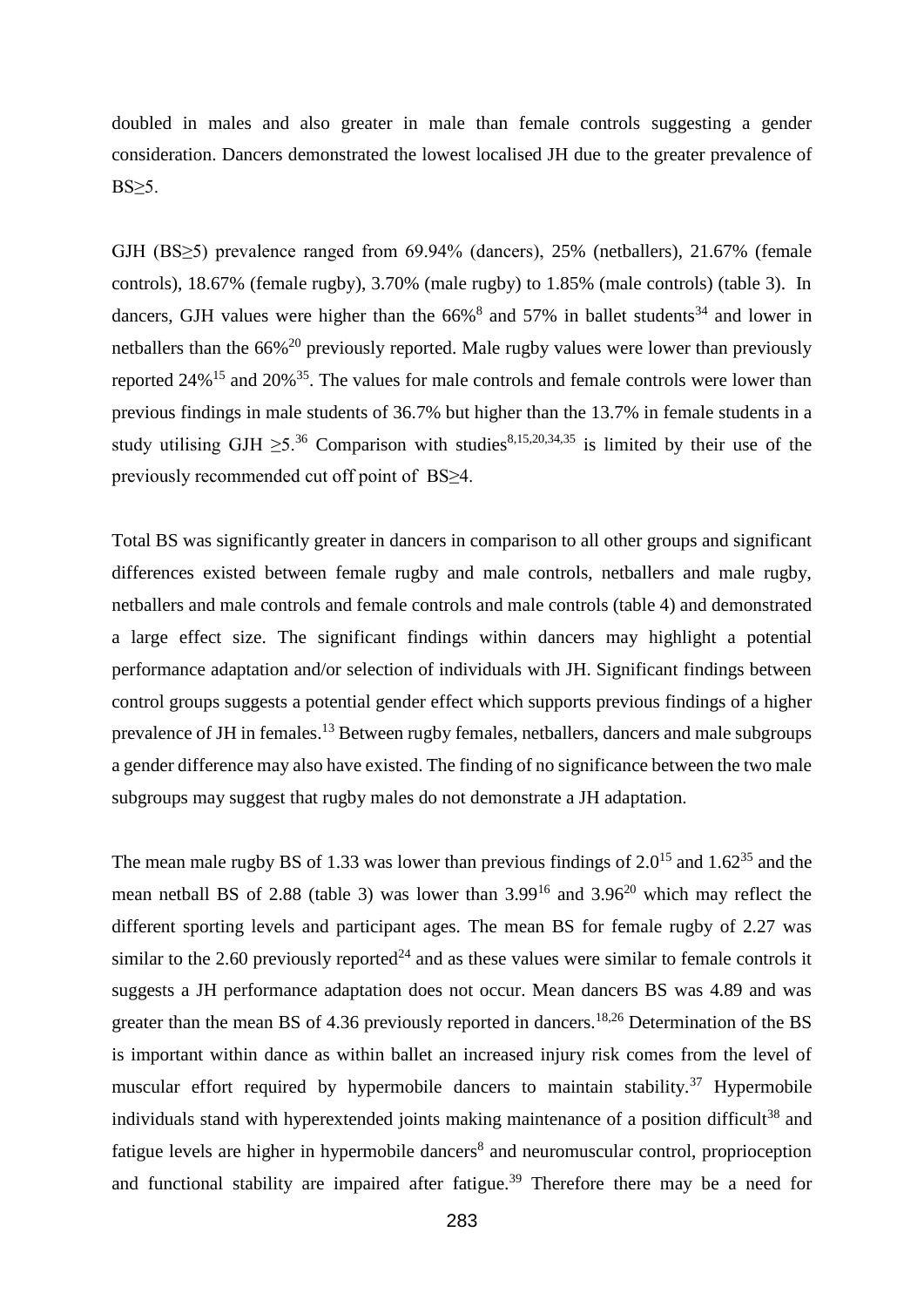appropriate training programmes which consider work:rest ratios and potentially may reduce injury risk.

With regard to the secondary aim of the study and the prevalence of secondary musculoskeletal manifestations required for a positive diagnosis of GJH, pain up to 3 months in 2 or more joints and dislocation/subluxation was most prevalent in dancers (table 7). This could potentially be attributed to the extreme ranges of motion required in dance which may potentially increase the risk of dislocation/subluxation. Female rugby had the second highest numbers of dislocations/subluxations. BS≥5 was the greatest contributor in all groups and chronic widespread pain for more than 3 months was most prevalent in dancers and male rugby however the frequency of this factor across all groups ranged from 0 to 2 highlighting that it was not a dominant factor. Five females met the criteria for clinical diagnosis of hEDS which included 3 dancers. All five had a BS≥5, secondary musculoskeletal manifestations and a positive family history. No participants in the cohort met 5 or more criteria for systematic manifestations of generalised connective tissue disorder. No males met the criteria due to the lower BS scores, and lack of systematic manifestations of generalised connective tissue disorder and a positive family history.

The study awarded points for the presence of criteria associated with hEDS utilising an adapted scoring system which assessed the presence of Brighton criteria signs and symptoms.<sup>24</sup> There was a significant difference between the prevalence of hEDS criteria in dancers and all other groups and a large effect size was demonstrated. Mean hEDS scores were greatest in dancers (1.51) with male controls demonstrating the lowest score (0.53). There was a limited range in total hEDS criteria score with the highest score 5/17 achieved in dancers. With regard to the number of positive findings for hEDS type (table 6), pain up to 3 months in  $\geq$ 2 joints was most prevalent in male rugby (46.30%), netballers (38.88%), female rugby (34.66%) and dancers (33.33%). This high prevalence in male rugby may reflect the increased risk of injury associated with contact sports. Dislocation was most prevalent in dancers (19.05%), and female rugby (17.3%). Previous research has reported that Glenohumeral joint instability was nearly 2.5 times more likely in participants with a  $BS \geq 2^{40}$  and generalised ligamentous laxity was more common in individuals with a primary traumatic anterior shoulder dislocation.<sup>41</sup> Male controls had the lowest number of dislocations/subluxations. Chronic widespread pain (19.05%) and abnormal skin (6.35%) was highest in dancers and this may reflect that many dancers continue to dance while in pain and therefore not providing injuries with an opportunity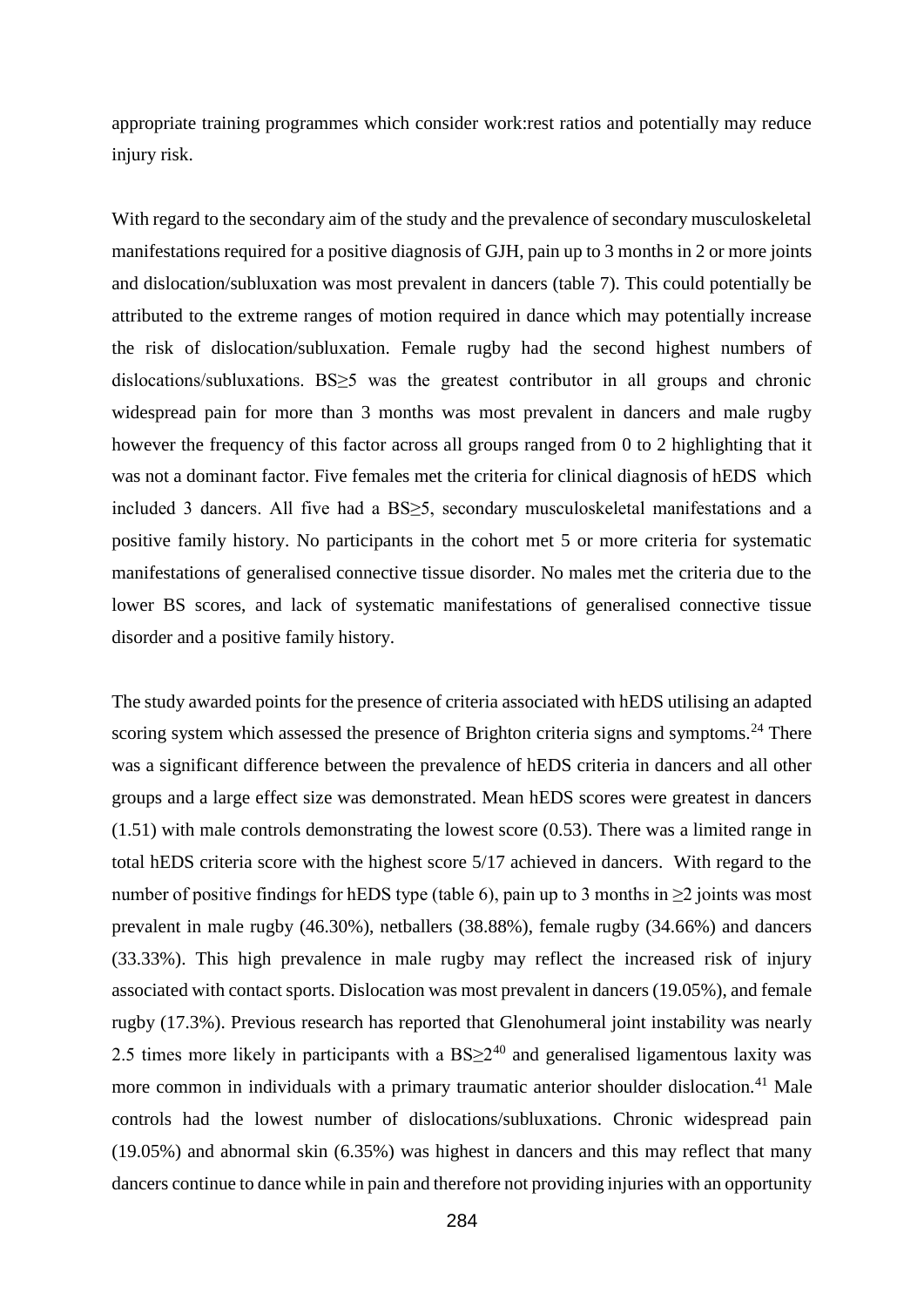to heal. Varicose veins/hernia/uterine or rectal prolapse were most prevalent in male rugby (7.41%), female rugby (4%) and dancers (3.17%). The absence of marfanoid habitus in dancers is unusual but may reflect the amateur level of the dancers and within a professional dance company this physical presentation may be considered an attribute. The prevalence of marfanoid habitus in netballers (1.39%) may be considered low as this tall, long limbed physique may be considered beneficial for shooters and goalkeepers. As the hypermobility spectrum<sup>1</sup> is relatively new direct comparison of the prevalence of certain criteria that compose secondary musculoskeletal manifestations and hEDS is difficult with most studies utilising the Brighton criteria. In netballers a prevalence of abnormal skin (19%) and arthralgia > 3 months  $(15%)$  were reported<sup>20</sup> and in ballet students, excluding the BS criteria the most prevalent Brighton criteria was arthralgia (27.3%) and dislocation (22.7%)<sup>34</sup> which replicates the order in dancers within this study.

The prevalence of GJH among dancers is related to age, gender and ethnicity $42,43$  and there is a need to consider how these factors may interact and contribute to injury risk and performance factors. Previous research has demonstrated that hypermobility associated with collagen structure is related to skin elasticity and hernias, while genetic factors contribute to JH in individuals with congenital dislocation and spinal scoliosis.<sup>44</sup> The GJH assessment outlined in the methodology could be used as an initial screen before a more detailed medical examination is performed to clarify the potential relationship all variations of the hypermobility spectrum and these medical conditions. Previous research highlighted increased injury prevalence with JHS as defined by the Brighton criteria but not within JH as defined by the BS.<sup>45</sup> Although the Brighton criteria is no longer advocated it is important that clinicians consider the full hypermobility spectrum to enhance understanding of the individuals they are working with and not to solely rely on the BS.

Peripheral JH was most prevalent in male rugby (29.63%), netball (26.39%) and least prevalent in female dancers (1.59%) (table 8). Comparison with previous literature is not possible due to peripheral JH been part of the new hypermobility spectrum however the high prevalence in male rugby is likely due to the generally low BS while in contrast the low prevalence in dancers is due to the higher BS at a greater variety of joint locations. Peripheral JH within netballers may reflect a performance adaptation as an increased range of motion at the fingers and thumbs may allow improved performance when reaching for the ball however this requires further investigation.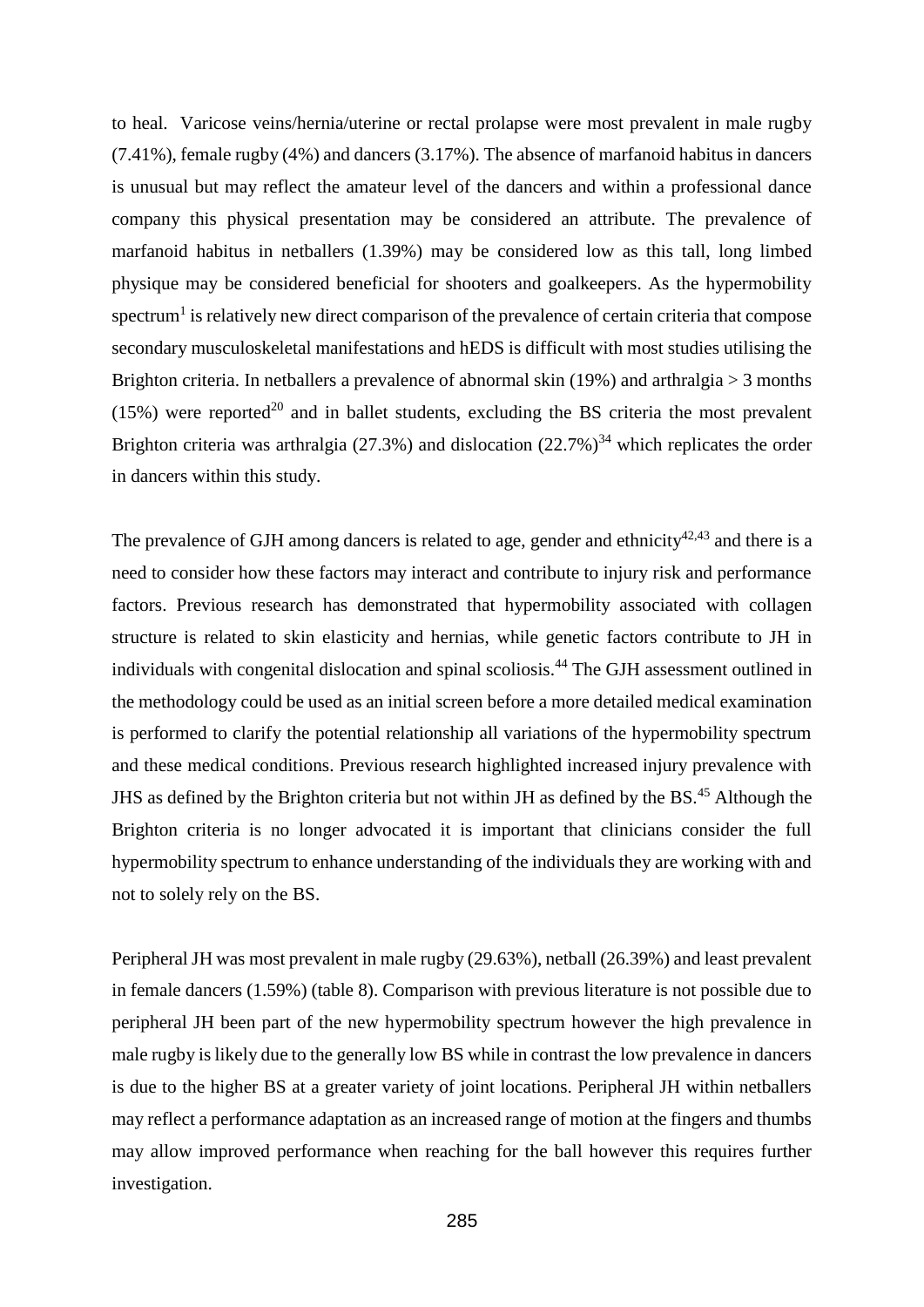The high prevalence of JH in dancers provides two possibilities, firstly that dance results in individuals developing JH and secondly that dance favours the selection of JH individuals. Long term prospective studies throughout a dancers career from childhood are required to investigate this. JH classification in rugby union, netball and dance suggests that the consideration of gender, sport and dance participation is important in determining normal vales and there is a need to consider age, gender and ethnicity.<sup>44</sup> The groups in this study have varying levels of physical demands and injury risk including the contact demands of rugby and noncontact demands of netball and dance. Clinical decisions regarding injury prevention, training load and sport selection based on JH should consider the gender and predominant activity of the individual so that the BS can be interpreted and related to expected values within their domain. This information could be combined with a full musculoskeletal screening to aid development of training and injury prevention programmes. Within the study some limitations must be acknowledged namely that he findings are limited to the populations investigated and the BS does not report specific joint ROM. Further studies should consider male dancers and report joint ROM to allow for greater investigation of specific ROM values.

#### **Conclusion**

This study is the first to examine the prevalence of localised JH, GJH, hEDS and peripheral JH in rugby, netball and dance in relation to the hypermobility spectrum<sup>1</sup> and has highlighted that the BS is significantly greater in female dancers than in rugby, netball, male and female controls which may be suggestive of an activity adaptation or a selection of JH individuals. Gender differences existed for the BS with values significantly greater in female controls than male controls and between all other female subgroups and male subgroups. GJH and the criteria associated with hEDS is more prevalent in dancers than rugby, netball and male and female controls. The higher prevalence of dislocation/subluxation in dancers may represent the ROM demands of aesthetic performance. Localised JH and peripheral JH is least prevalent in dancers due to the higher number of hypermobile joints in comparison to other groups. The prevalence of hEDS was low with only 5 females diagnosed with this condition. The initial implementation of the BS and hypermobility spectrum was as an epidemiological tool and not as a sport or dance specific tool and therefore the development of sport or dance specific grading scales based on normal values for each group seems a logical progression which could be used to manage performance demands and injury risk.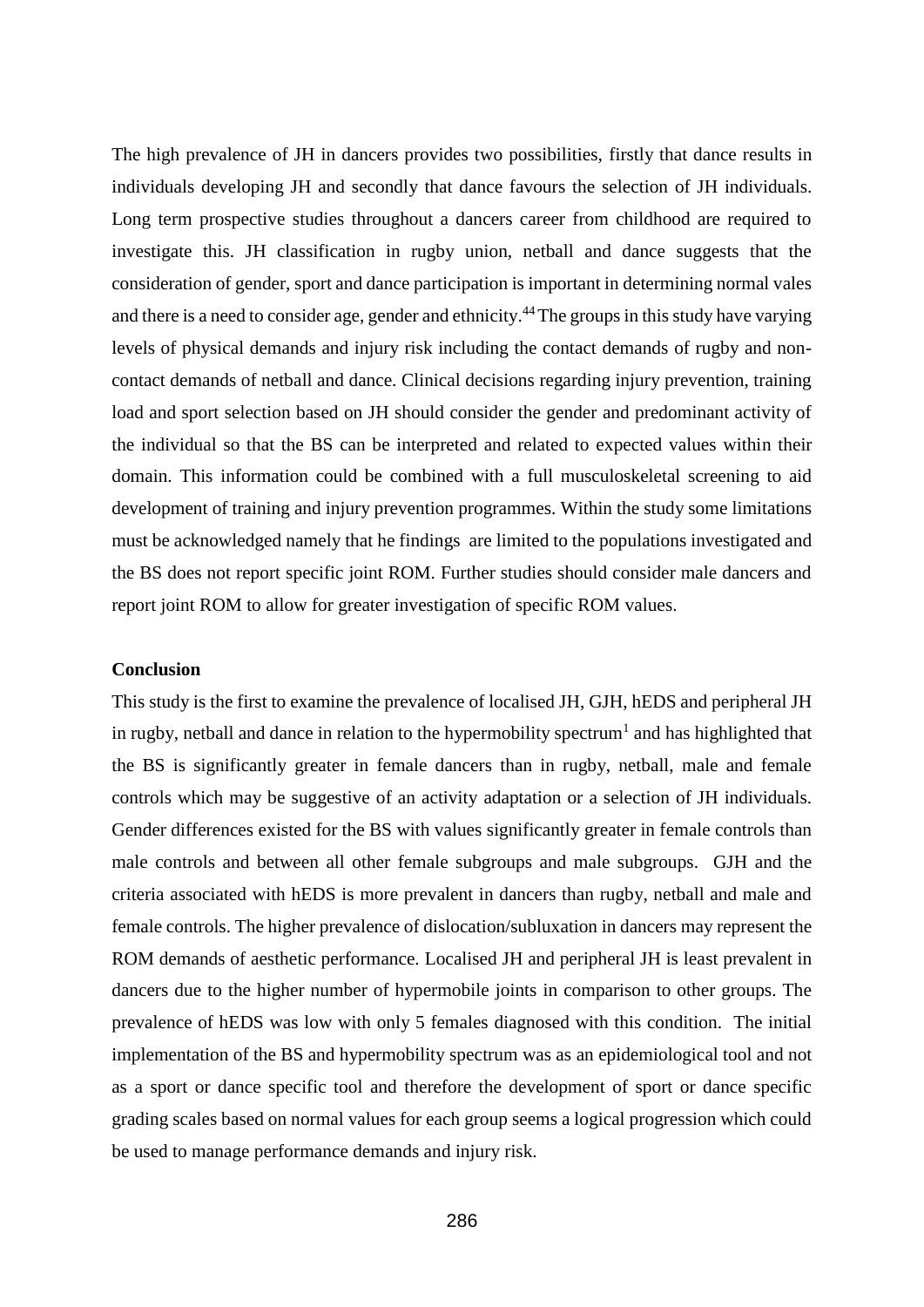#### **References**

1. Castori M, Tinkle B, Levy H, Grahame R, Malfait F, Hakim A. A framework for the classification of joint hypermobility and related conditions Am J Med Genet.2017;175C: 148- 157.

2. Beighton P, Solomon L, Soskolne CL. Articular mobility in an African population. Ann Rheum Dis.1973;32:413-18.

3. Remvig L, Jensen DV, Ward RC. Are diagnostic criteria for general joint hypermobility and benign joint hypermobility based on reproducible and valid tests? A review of the literature. J Rheumatol.2007;34:798-803.

4. Remvig L, Flycht L, Christensen KB, Juul-Kristensen B. Lack of consensus on tests and criteria for generalised joint hypermobility, Ehlers-Danlos syndrome: hypermobile type and joint hypermobility syndrome. Am J Med Genet A.2014; 164a:591-596.

5. Simpson MR. Benign Joint Hypermobility Syndrome: Evaluation, Diagnosis, and Management. J Am Osteopath Assoc.2006;106:531-536.

6. Grahame R, Bird HA, Child A. The revised (Brighton 1998) criteria for the diagnosis of benign joint hypermobility syndrome (BJHS). J Rhuematol.2000;27:1777-1779.

7. Hakim A, Grahame R. Joint hypermobility. Best Pract Res Clin Rheumatol.2003;17:989- 1004.

8. Scheper MC, de Vries JE, de Vos R, Verbunt J, Nollet F, Engelbert RHH. Generalised joint hypermobility in professional dancers: a sign of talent or vulnerability? Rheumatology 2013;52:651-658.

9. Tinkle BT, Bird HA, Grahame R, Lavellee M, Levy HP, Sillence D. The lack of clinical distinction between the hypermobility type of Ehlers-Danlos syndrome and the joint hypermobility syndrome (a.k.a. hypermobility syndrome). Am J Med Genet.2009;Part A 149a:2368-2370.

10. Malfait F, Francomano C, Byers P, Belmont J, Berglund B, Black J et al. The 2017 International Classification of the Ehlers-Danlos syndromes. Am J Med Genet Part C Semin Med Genet.2017;175C:8-26.

11. Beighton P, de Paepe A, Danks D, Finidori G, Gedde-Dahl T, Goodman R, Hall JG, Hollister DW, Horton W, McKusick VA et al. International nosology of heritable disorders of connective tissue, Berlin, 1986. Am J Med Genet.1988;29:581-594.

12. Seckin U, Tur BS, Yilmaz O, Yagci I, Bodur H, Arasil T. The prevalence of joint hypermobility among high school students. Rheumatol Int.2005;25: 260-263.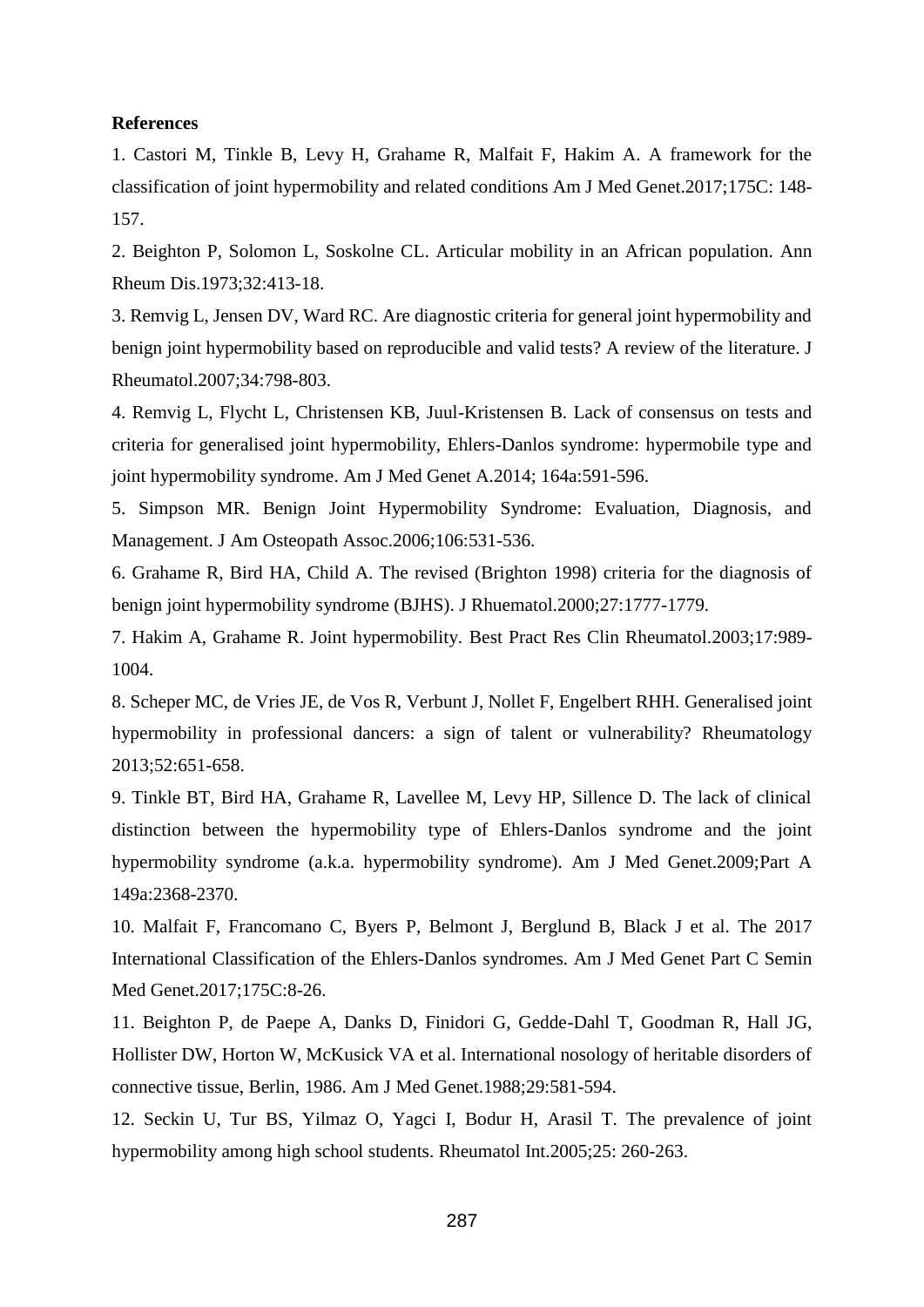13. Simmonds JV, Keer RJ. Hypermobility and the hypermobility syndrome. Man Ther. 2007;12:298-309.

14. Klemp P, Williams SM, Stansfield SA. Articular mobility in Maori and European New Zealanders. Rheumatology (Oxford).2002;41 (5):554-557.

15. Stewart S, Burden S. Does generalised ligamentous laxity increase seasonal incidence of injuries in male first division club rugby players? Br J Sports Med.2004;38:457-460.

16. Smith R, Damodaran A, Swaminathan S, Campbell R, Barnsley L. Hypermobility and sports injuries in junior netball players. Br J Sports Med.2005;39:628-631.

17. Klemp P, Stevens JE, Isaacs SA. Hypermobility study in ballet dancers. J Rheumatol. 1984;11 (5):692-696.

18. Bronner S, Bauer NG. Risk factors for musculoskeletal injury in elite pre-professional modern dancers: A prospecitve cohort prognostic study. Phys Ther Sport.2018;31:42-51.

19. Pacey V, Nicholson LL, Adams RD, Munn, J, Munns CF. Generalised joint hypermobility and risk of lower limb joint injury during sport. A systematic review with meta-analysis. Am Journal Sports Med.2010;38:1487-1497.

20. Soper K, Simmonds J, Kaz H, Ninis N. The influence of joint hypermobility on functional movement control in an elite netball population: A preliminary cohort study. Phys Ther Sport.2015;16:127-134.

21. McCormack M, Briggs J, Hakim A, Grahame R. Joint laxity and the benign joint hypermobility syndrome in student and professional ballet dancers. J Rheumatol.2004;31: 173- 178.

22. Briggs J, McCormack M, Hakim AJ, Grahame R. Injury and Joint Hypermobility syndrome in ballet dancers-a 5 year follow-up. Rheumatology.2009;48:1613-1614.

23. Rombaut L, Malfait F, De Wandele I, Thijs Y, Palmas T, De Paepe A, Calders P. Balance, gait, falls, and fear of falling in women with hypermobility type of Ehlers-Danlos syndrome. Arthritis Care Res.2011;63:1432-1439.

24. Armstrong R, Greig M. The Beighton score as a predictor of Brighton criteria in Sports and Dance. Phys Ther Sport. 2018.32;145-154.

25. Finsterbush A, Pogrund H. The hypermobility syndrome: Musculoskeletal complaints in 100 consecutive cases of generalised joint hypermobility. Clin Orthop.1982;168:124-27.

26. Gannon LM, Bird HA. The quantification of joint laxity in dancers and gymnasts. J Sport Sci.1999;17:743-750.

27. Graham R, Jenkins JM. Joint hypermobility: an asset or a liability? A study of joint mobility in ballet dancers. Ann Rheum Dis.1972;31:109-111.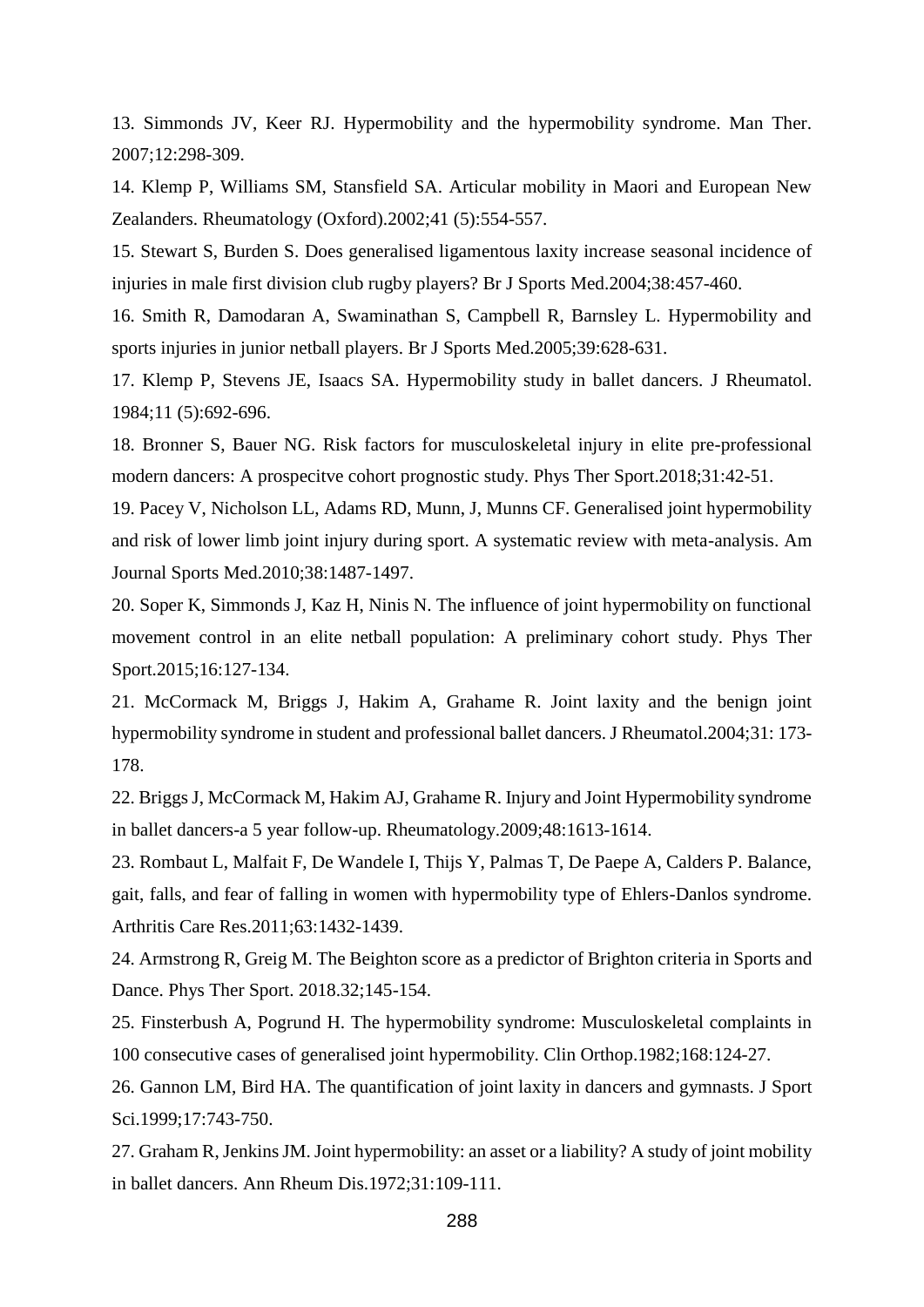28. Chorba RS, Chorba DJ, Bouillon LE,Overmyer CA, Landis JA. Use of a functional movement screening tool to determine injury risk in female collegiate athletes. N Am J Sports Physical Ther.2010;5:47–54.

29. Bird HA. Rheumatological aspects of dance. J Rheumatol.2004;31:12-13.

30. Juul-Kristensen B, Røgind H, Jensen DV, Remvig L. Inter-examiner reproducibility of tests and criteria for generalized joint hypermobility and benign joint hypermobility syndrome. Rheumatology.2007;46:1835-1841.

31. Weir JP. Quantifying test-retest reliability using the intraclass correlation coefficient and the SEM. Journal Strength Cond Res. 2005;19: 231-240.

32. Remvig L, Duhn PH, Ullman S, Kobayasi T, Hansen B, Juul-Kristensen B, Jurvelin JS, Arokosi. Skin hyperxtensibility and consistency in patients with Ethlers-Danlos syndrome and benign joint hypermobility syndrome. Scand J Rheumatol.2009;38 (3):227-230.

33. Remvig, L, Duhn, PH, Ullman, S, Arokoski, J, Jurvelin, J, Safi, A et al. Skin signs in Ehlers–Danlos syndrome: clinical tests and para-clinical methods, Scand J Rheumatol.2010; 39 (6):511-517.

34. Sanches SB, Oliveira GM, Osório FL, Crippa JAS, Martín-Santos R. Hypermobility and joint hypermobility syndrome in Brazilian students and teachers of ballet dance. Rheumatol Int.2015;35:741-747.

35. Oddy C, Johnson MI, Jones G. The effect of generalised joint hypermobility on rate, risk and frequency of injury in male university-level rugby league players: a prospective cohort study. BMJ Open Sport Exerc Med.2016;1:e000177. doi:10.1136.

36. Russek LN, Errico DM. Prevalence, injury rate and, symptom frequency in generalized joint laxity and joint hypermobility syndrome in a "healthy" college population. Clin Rheumatol. 2016;35:1029-1039.

37. Foley EC, Bird HA. Hypermobility in dance: asset, not liability. Clin Rheumatol. 2013; 32:455-461.

38. Keer R, Butler K. Physiotherapy and occupational therapy in the hypermobile adult. In: Hakim AJ, Keer R, Graham R (eds) Hypermobility, fibromyalgia and chronic pain. 1<sup>st</sup> Edition. Churchill Livingstone, Elseveir, London. pp143-161. 2010.

39. Ribeiro F, Santos F, Gonclaves P, Oliveira J. Effects of volleyball match-induced fatigue on knee joint position sense. Eur J Sport Sci. 2008;8:397-402.

40. Cameron KL, Duffey ML, DeBerardino TM, Stoneman PD, Jones CJ, Owens BD. Association of generalized joint hypermobility with a history of glenohumeral joint instability. Journal of Athletic Training.2010;45:253–258.